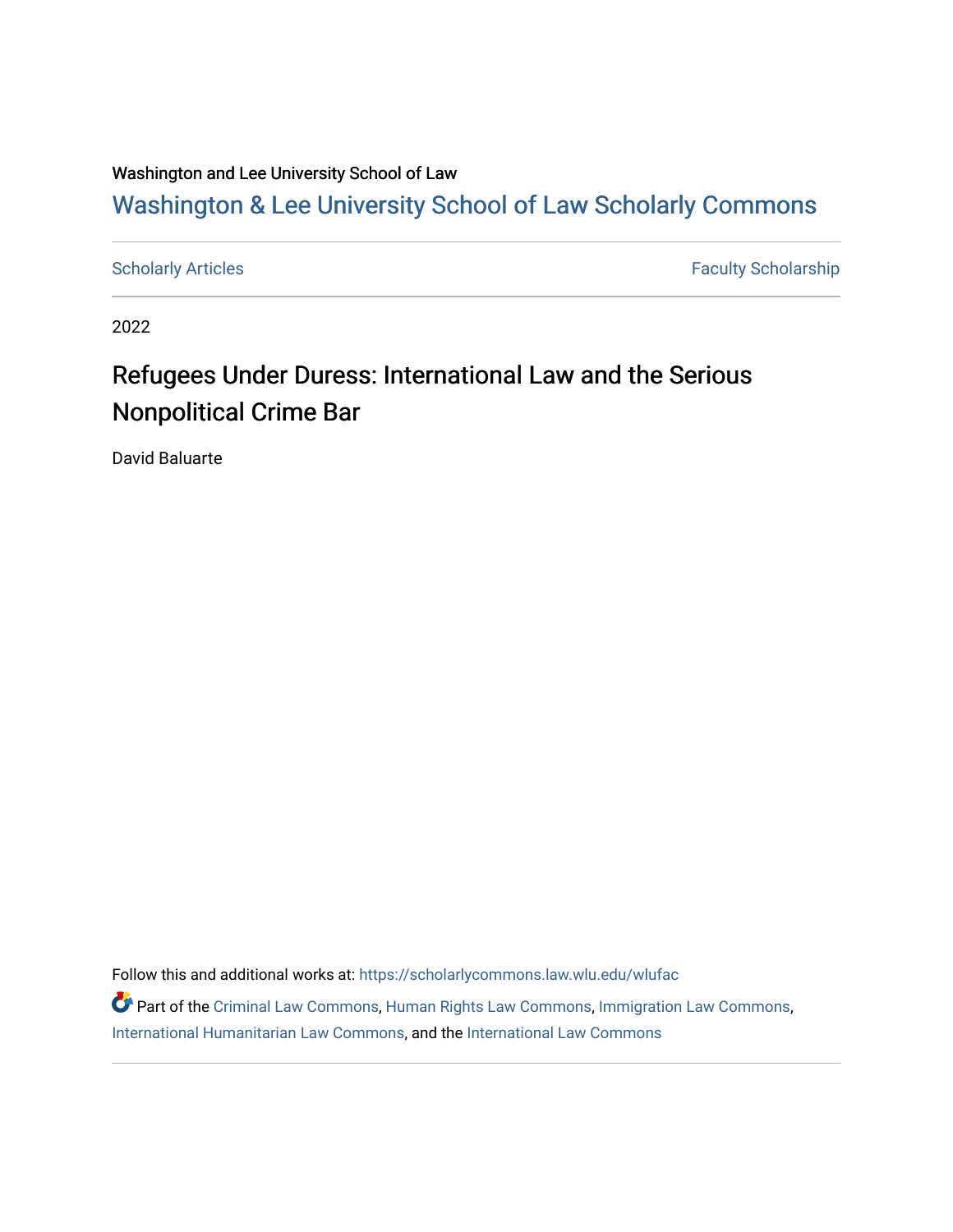## REFUGEES UNDER DURESS: INTERNATIONAL LAW AND THE SERIOUS NONPOLITICAL CRIME BAR

### DAVID BALUARTE*\**

|  | I. INTERNATIONAL REFUGEE LAW IN THE UNITED STATES 410       |  |
|--|-------------------------------------------------------------|--|
|  |                                                             |  |
|  | III. THE TRAIL BLAZED IN THE PERSECUTOR BAR CONTROVERSY 418 |  |
|  | IV. A DURESS DEFENSE TO THE SERIOUS NONPOLITICAL CRIME BAR  |  |
|  |                                                             |  |
|  |                                                             |  |

#### **INTRODUCTION**

Kevin Euceda<sup>1</sup> was forcibly recruited by the MS-13 gang when he was just thirteen years old. Kevin was destitute after being abandoned by his parents in San Pedro Sula, Honduras, and the gang commandeered his house as a base of operations and compelled his participation in gang activities.2 Over the years, Kevin was forced into minor roles in the gang's

David Baluarte is a Clinical Professor of Law and Director of the Immigrant Rights Clinic at Washington and Lee University School of Law (W&L IRC). Baluarte would like to thank Anna Welch and Maureen Sweeney for their feedback on drafts of this article and Luke Millar for his excellent research assistance. He would like to thank Matt Boaz, W&L IRC supervising attorney and co-counsel for Kevin, for his input. Baluarte would also like to thank all the student attorneys from the W&L IRC who represented Kevin over the years, with special thanks to Hollie Webb, Fiorella Herrera, Garner Stapp, Micaela Owens, Erick Resek, and Marissa Baer.

<sup>1.</sup> This Article is dedicated to Kevin, a warm hearted, kind soul who did not deserve his lot in life and who was taken from this world too early. Kevin authorized his counsel to use his real name while working with Hannah Dryer at the Washington Post to complete the coverage cited below. *See infra* note 2. Kevin authorized the use of his real name, in part, because he wanted to publicize the injustices he suffered in the United States immigration system. This Article lifts up his name posthumously to honor his desire to publicize his mistreatment by United States authorities.

<sup>2.</sup> Hannah Dryer, *Trust and consequences: The government required him to see a therapist. He thought his words would be confidential. Now, the traumatized migrant may be deported.*, WASH. POST (Feb. 15, 2020), https://www.washingtonpost.com/graphics/2020/ national/immigration-therapy-reports-ice/ [https://perma.cc/9GF6-C3WX].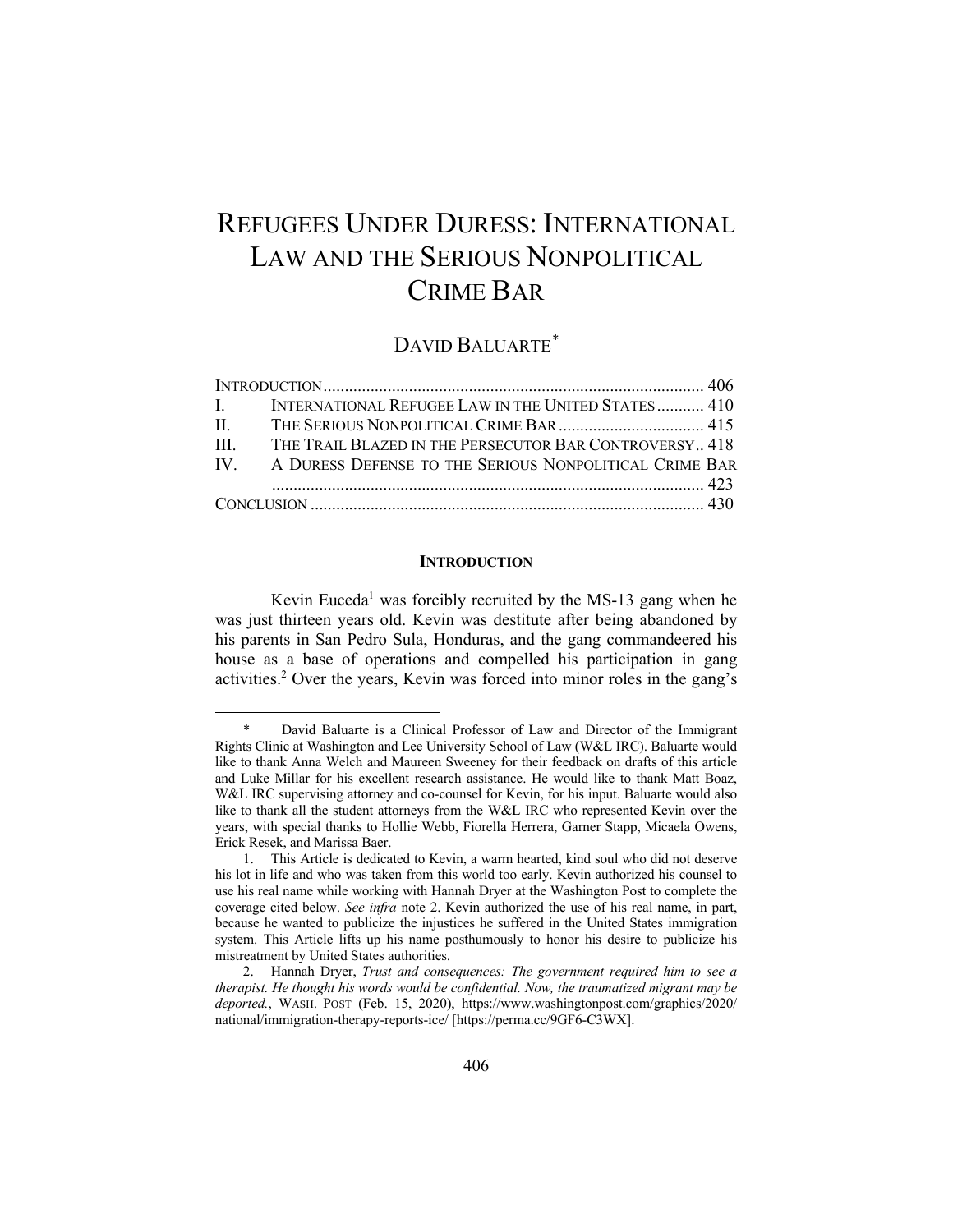criminal enterprise, and on a couple of occasions was obligated to engage in violence.<sup>3</sup> These violent acts haunted Kevin and left him severely traumatized.<sup>4</sup> Kevin endured life under the thumb of the violent gang until he was seventeen, when he seized a rare chance to escape.<sup>5</sup> He fled Honduras, traversing dangerous migratory channels through Guatemala and Mexico to arrive in the United States, where he believed he could find protection.6 His trauma was evident when he arrived in the United States, leading immigration officers to medicate him, require counseling, and place him on suicide watch.<sup>7</sup> Unbeknownst to Kevin at that time, an arduous legal battle awaited him that he would be forced to wage from detention centers throughout the United States because of his perceived dangerousness.<sup>8</sup> While his legal case was strong in many respects, he ended up being unable to endure the cost of the fight, jailed like a criminal in immigration detention for the three years that his lawyers worked to secure protection in the United States.<sup>9</sup> Over this period, a judge's decision to award him asylum was reversed, and her orders to release Kevin from detention were twice blocked by the Department of Homeland Security ("DHS").<sup>10</sup> Kevin accepted deportation to Honduras as his only escape from detention while his case continued to languish in a seemingly endless process.<sup>11</sup> He met an untimely death in an accident just months later. $12$ 

Kevin faced many impediments to refugee protection in the United States.<sup>13</sup> This Article focuses on the government's insistence that Kevin should be barred from refugee protection because he committed "serious nonpolitical crimes" as a member of MS-13. The serious nonpolitical crime bar originates from the 1951 Convention Relating to the Status of Refugees ("Refugee Convention") and it excludes from protection any person who

7. *Id.*

12. *Id.* 

13. Other than the serious nonpolitical crime bar, Kevin faced challenges establishing a well-founded fear on account of a protected characteristic. More specifically, Kevin alleged that he was the member of a particular social group of "former MS-13 members," which the BIA has found does not constitute a basis for refugee protection. W-G-R-, 26 I. & N. Dec. 208 (B.I.A. 2014). While Kevin was able to distinguish his case from that precedent before the Immigration Judge, who awarded Kevin asylum, the BIA reversed that decision and remanded to the IJ.

<sup>3</sup>*. Id.*

<sup>4.</sup> *Id.*

<sup>5.</sup> *Id.*

<sup>6.</sup> *Id.*

<sup>8.</sup> *Id.*

<sup>9.</sup> *Id.*

<sup>10.</sup> *Id.*

<sup>11.</sup> Hannah Dryer, *To stay or to go? Amid coronavirus outbreaks, migrants face the starkest of choices: Risking their lives in U.S. detention or returning home to the dangers they fled*, WASH. POST (Dec. 26, 2020), https://www.washingtonpost.com/nation/2020/12/ 26/immigration-detention-covid-deportation/ [https://perma.cc/8M29-3JZ7].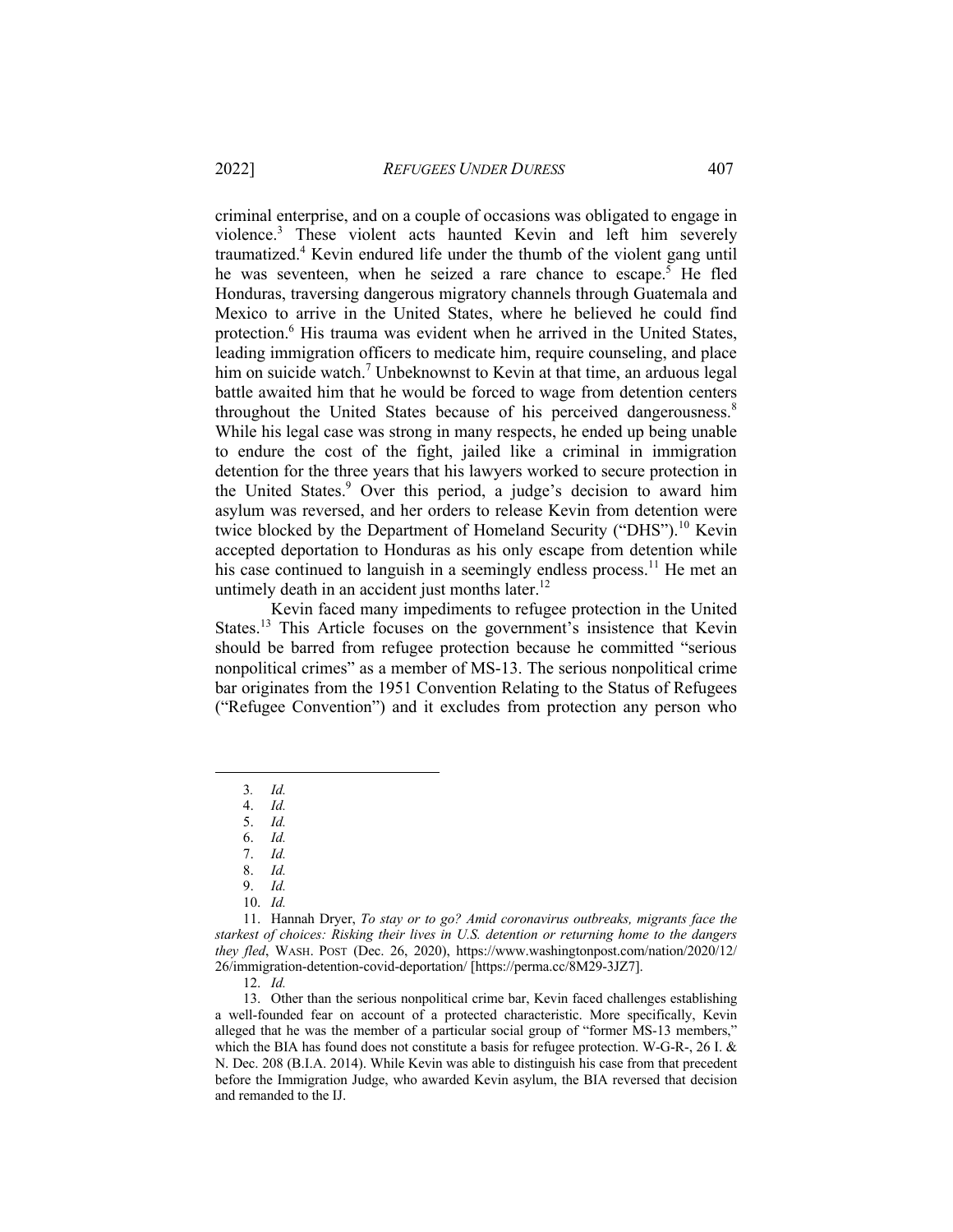#### 408 *BELMONT LAW REVIEW* [Vol. 9: 2

had committed a serious crime outside the country of asylum.<sup>14</sup> The United States incorporated this exclusion into United States law with the 1980 Refugee Act, $^{15}$  legislation ostensibly intended to bring the country into compliance with its international obligations under the Refugee Convention.16 Under case law, the application of the bar requires "balanc[ing] the seriousness of the criminal acts against the political aspect of the conduct to determine whether the criminal nature of the applicant's acts outweighs their political character."17 In Kevin's case, where the crimes MS-13 compelled him to commit were relatively serious and not at all political in nature, the application of the serious nonpolitical crime bar might have been appropriate. But the fact that Kevin committed those crimes in fear for his life suggests that a different outcome should be possible. However, no duress exception to the serious nonpolitical crime bar has been established under United States law.

The United States has an international legal obligation to permit Kevin and other asylum seekers like him to present a duress defense against the imposition of the serious nonpolitical crime bar. This obligation is derived from the Refugee Convention itself, which has been interpreted by the UN High Commissioner for Refugees ("UNHCR"), $^{18}$  international refugee law scholars,<sup>19</sup> and states party to the Refugee Convention to include an implicit duress exception.<sup>20</sup> It is well documented that the objective of the Refugee Convention, promulgated to manage the humanitarian disaster in the wake of World War II, was to extend international protection to refugees who could not find safe harbor in their home countries.<sup>21</sup> The exceptions to refugee protection were intended to

<sup>14.</sup> Convention Relating to the Status of Refugees, July 28, 1951, 19 U.S.T. 6259, 189 U.N.T.S. 137 [hereinafter Refugee Convention].

<sup>15.</sup> Immigration and Nationality Act §§ 208(b)(2)(A)(iii), 241(b)(3)(B)(iii) bar an individual from obtaining asylum and withholding of removal, respectively, if "there are serious reasons for believing that the alien committed a serious nonpolitical crime outside the United States prior to the arrival of the alien in the United States."

<sup>16.</sup> *See* INS v. Cardoza-Fonseca, 480 U.S. 421, 438–39 (1987); *see also* INS v. Aguirre-Aguirre, 526 U.S. 415, 427 (1999) (citing *Cardoza-Fonseca* in finding that "one of Congress' primary purposes in passing the Refugee Act was to implement the principles agreed to in the 1967 United Nations Protocol Relating to the Status of Refugees . . . to which the United States acceded in 1968 . . . ").

<sup>17.</sup> E-A-, 26 I. & N. Dec. 1, 3 (B.I.A. 2012) (citing *Aguirre-Aguirre*, 526 U.S. at 415).

<sup>18.</sup> U.N. High Comm'r for Refugees, Guidelines on International Protection: Application of the Exclusion Clauses: Article 1F of the 1951 Convention Relating to the Status of Refugees ¶ 22, U.N. Doc. HCR/GIP/03/05 (Sept. 4, 2003).

<sup>19.</sup> *See* Geoff Gilbert, *Current Issues in the Application of the Exclusion Clauses*, UNHCR 33 (2001), https://www.refworld.org/pdfid/3b3702152.pdf [https://perma.cc/X2BM -833B]; *see also* JAMES C. HATHAWAY, THE LAW OF REFUGEE STATUS 218–20 (Anne Lynas Shah ed., 1991).

<sup>20.</sup> *See infra* notes 166–70.

<sup>21.</sup> *See* U.N. High Comm'r for Refugees, Convention and Protocol Relating to the Status of Refugees (Dec. 2010), https://www.unhcr.org/en-us/3b66c2aa10 [https://perma.cc/ 9K5N-X436].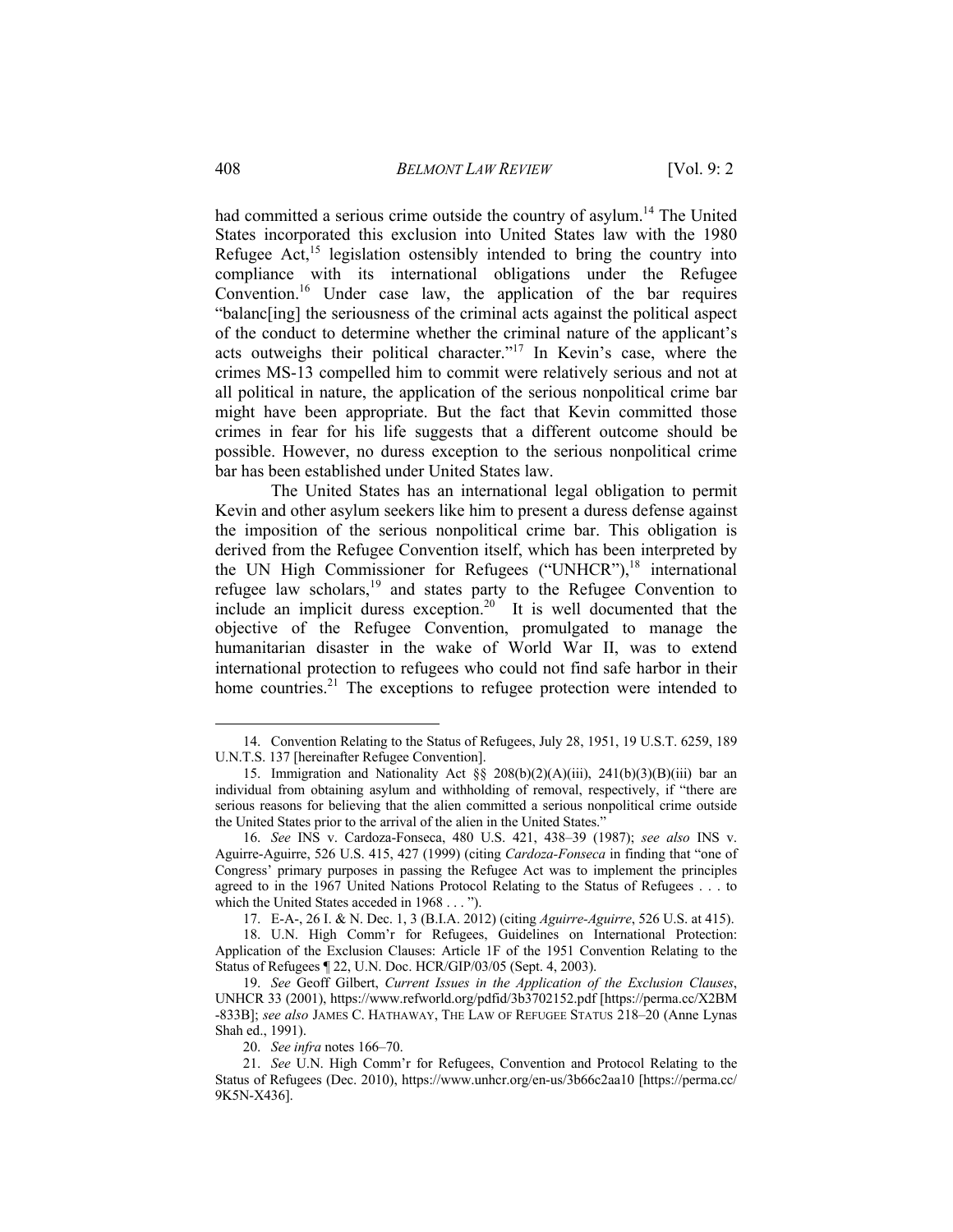exclude those who perpetrated harmful acts that contravened the humanitarian purpose of the treaty. $2^2$ 

Considering the humanitarian objective of refugee protection, and the human rights context in which it was developed, it goes to reason that criminal exclusion from the protection framework should be tethered to actual criminal culpability.<sup>23</sup> Indeed, where a refugee was compelled by his persecutors to act criminally, it is necessary to examine the refugee's culpability in that context and determine whether protection is appropriate to truly achieve the humanitarian purpose of the protection framework.<sup>24</sup> Any other interpretation would be unfaithful to the goals of the Refugee Convention and the intent of the United States Congress when it implemented the 1980 Refugee Act in furtherance of those goals.<sup>25</sup>

Kevin's case provides an excellent example of why such an exception must exist. Indeed, anyone who spent any time with Kevin instantly understood that he was a victim of MS-13, that he had been forcibly recruited in fear, and that any actions he took on the gang's behalf were to save himself from torture or death. This was evident to every counselor that met with Kevin, his many lawyers, a journalist that worked closely with him, and perhaps most importantly, the Immigration Judge ("IJ") that heard Kevin's testimony under oath.<sup>26</sup> However, the DHS never accepted that Kevin could be anything but a dangerous criminal, notwithstanding all the evidence to the contrary, and the Board of Immigration Appeals ("BIA") found that characterization to be conclusive when it excluded him from refugee protection without a serious examination of his actual criminal culpability.<sup>27</sup> This refusal to consider Kevin's duress defense to the application of the serious nonpolitical crime bar and examine his actual criminal culpability in a manner consistent with the humanitarian goals that United States asylum law was intended to serve resulted in Kevin's death.<sup>28</sup> This is far too common, and it must change.

This Article will argue for the incorporation of a duress exception to the serious nonpolitical crime bar in four parts. First, this Article illustrates the original intent of United States asylum law to implement Refugee Convention obligations, and the divergence of United States practice from that original intent through a discussion of two seminal

<sup>22.</sup> U.N. High Comm'r for Refugees, Guidelines on International Protection: Application of the Exclusion Clauses: Article 1F of the 1951 Convention relating to the Status of Refugees ¶ 20, U.N. Doc. HCR/GIP/03/05 (Sept. 4, 2003).

<sup>23.</sup> *See* U.N. High Comm'r for Refugees, The Exclusion Clauses: Guidelines on Their Application ¶ 75 (Dec. 1996).

<sup>24.</sup> *Id.*

<sup>25.</sup> *See, e.g.*, Karen Musalo, *Irreconcilable Differences? Divorcing Refugee Protections From Human Rights Norms*, 15 MICH.J. INT'L L. 1179 (1994).

<sup>26.</sup> Dryer, *supra* note 2.

<sup>27.</sup> *Id.* 

<sup>28.</sup> *Id.*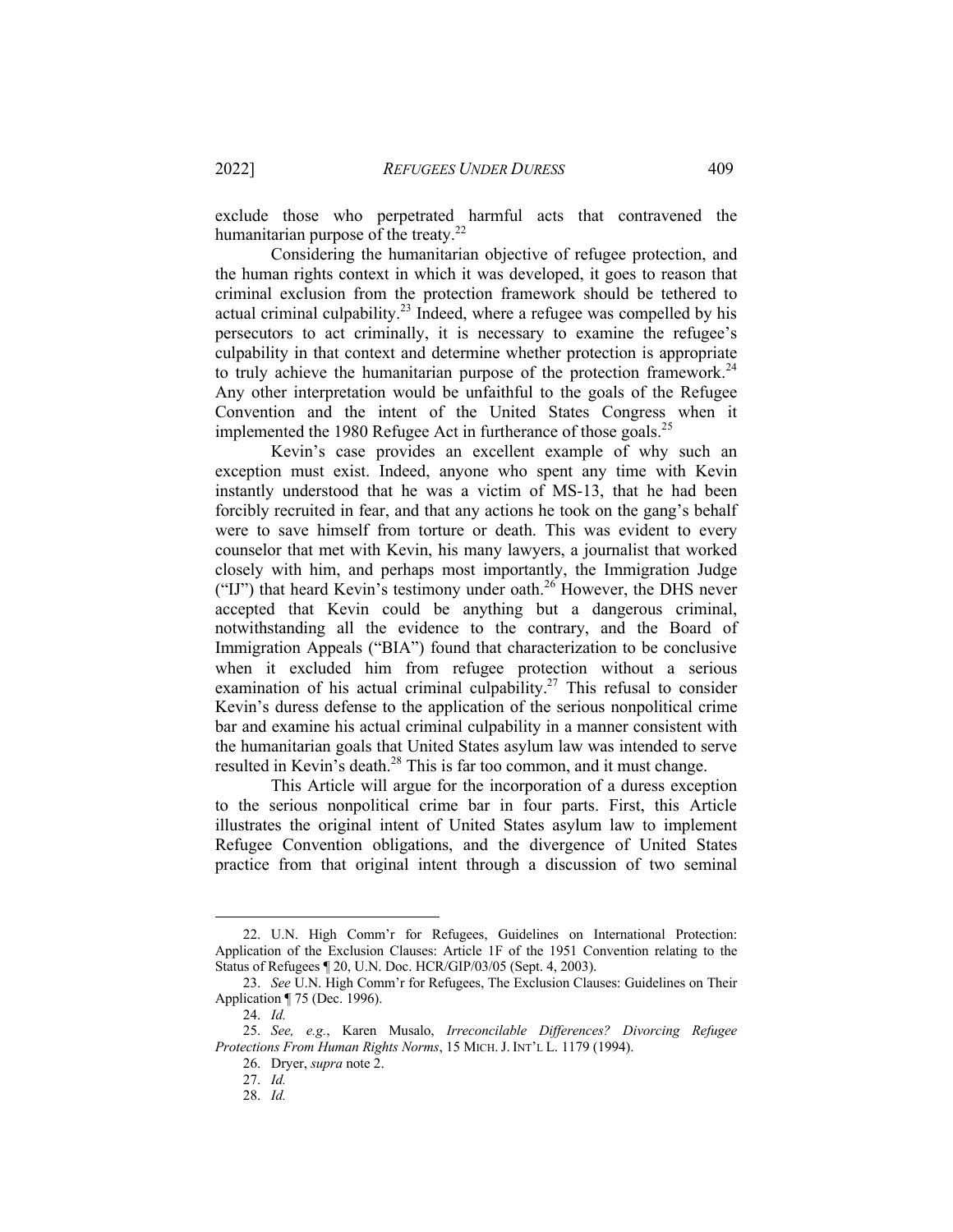#### 410 *BELMONT LAW REVIEW* [Vol. 9: 2

asylum law cases, *INS v. Cardoza-Fonseca*<sup>29</sup> and *INS v. Aguirre-Aguirre*.<sup>30</sup> Next, this Article summarizes the current state of the law surrounding the serious nonpolitical crime bar, which the United States Supreme Court interpreted in a restrictive manner in *Aguirre-Aguirre*, setting up the current challenge to pleading a duress defense to that bar.<sup>31</sup> Third, this Article examines the controversy around the existence of a duress exception to the persecutor bar, arguing that the BIA has appropriately interpreted that bar to include a duress exception that should extend to the serious nonpolitical crime bar by analogy. Finally, this Article argues that United States law must be read in a manner consistent with international law and incorporate a duress defense into the serious nonpolitical crime bar, and that a failure to do so degrades the rule of law by permitting the executive to undermine the will of Congress. The conclusion will emphasize the need for a duress defense to the serious nonpolitical crime bar so that refugees like Kevin can receive the protection guaranteed under United States law.

#### **I. INTERNATIONAL REFUGEE LAW IN THE UNITED STATES**

In 1968, the United States ratified the 1967 Protocol to the 1951 Convention on the Status of Refugees, which bound the United States to the obligations set forth in the Refugee Convention.<sup>32</sup> When the United States Congress passed the Refugee Act in 1980, it was unequivocal in its intent to bring the United States into compliance with the international obligations it had taken on with its ratification of the 1967 Protocol.<sup>33</sup> In this regard, the Refugee Act created a unique legislative mandate requiring both the agency charged with its implementation and courts that review those efforts to read that statute in a manner consistent with international law.<sup>34</sup> However, United States agencies and courts are unaccustomed to applying international law domestically and have been increasingly less inclined to do so since the passage of the Refugee Act. This section illustrates this shift with a discussion of two United States Supreme Court cases, *INS v. Cardoza-Fonseca*<sup>35</sup> and *INS v. Aguirre-Aguirre*, <sup>36</sup> and highlights the consequences for refugees seeking protection in the United States.

<sup>29.</sup> INS v. Cardoza-Fonseca, 480 U.S. 421 (1987).

<sup>30.</sup> INS v. Aguirre-Aguirre, 526 U.S. 415 (1999).

<sup>31.</sup> *Id.*

<sup>32.</sup> Protocol Relating to the Status of Refugees, Jan. 31, 1967, 19 U.S.T. 6223, 606 U.N.T.S. 267.

<sup>33.</sup> *See* Refugee Act, Pub. L. No. 96-212, 94 Stat. 102 (1980); *see also* Caitlin B. Munley, *The Refugee Act of 1980 and INS v. Cardora-Fonseca*, 27 GEO IMMIGR. L. J. 809, 810 (2013) (citing S. REP. NO. 96-256).

<sup>34.</sup> *See* Munley, *supra* note 33, at 810; *see also Cardoza-Fonseca*, 480 U.S. at 424.

<sup>35.</sup> *Cardoza-Fonseca*, 480 U.S. at 421.

<sup>36.</sup> *Aguirre-Aguirre*, 526 U.S. at 415.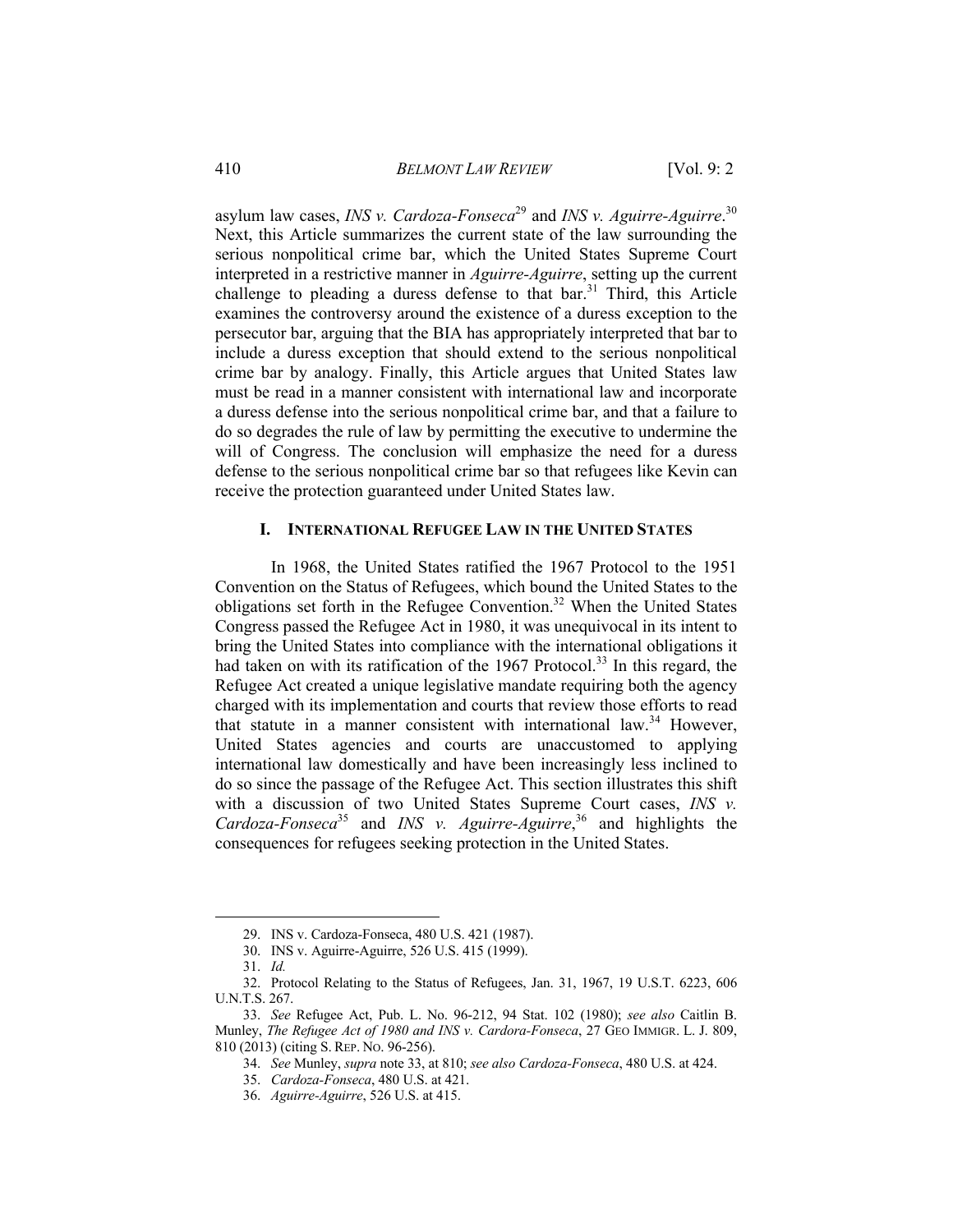In *INS v. Cardoza-Fonseca*, <sup>37</sup> the United States Supreme Court interpreted the statutory language "well-founded fear of persecution" that is central to the refugee definition, incorporated directly into United States law from the Refugee Convention.<sup>38</sup> The case arose from Luz Marina Cardoza-Fonseca's application for asylum, in which she alleged that Nicaraguan *Sandinistas* would imprison and torture her in order to gain information about her brother, who was a political dissident in Nicaragua.<sup>39</sup> In considering her claim for refugee protection, first the IJ and then the BIA applied a standard that required her to demonstrate that she would "more likely than not" suffer the persecution she alleged.<sup>40</sup> The United States Supreme Court disagreed with this standard, finding that a one-in-ten chance of persecution could qualify as the "well-founded fear" required to establish eligibility for asylum pursuant to the 1980 Refugee Act.<sup>41</sup>

There were several very compelling reasons for the Court to decide *Cardoza-Fonseca* the way it did.<sup>42</sup> This discussion will focus on the Court's consideration of "the abundant evidence of an intent to conform the definition of 'refugee' and our asylum law to the United Nations's Protocol to which the United States has been bound since 1968."<sup>43</sup> This evidence included both the statutory language, much of which was imported directly from the Refugee Convention, as well as congressional statements made during the legislative debate. For example, the Court highlighted the Conference Committee Report stating that the refugee definition was accepted "with the understanding that it is based directly upon the language of the Protocol and it is intended that the provision be construed consistent with the Protocol."<sup>44</sup> With the link between the statutory language of the 1980 Refugee Act and the 1951 Refugee Convention firmly established, the Court proceeded to consider sources that would provide content for the otherwise ambiguous "well-founded fear" language.<sup>45</sup> Those sources included the history of the 1951 Convention, the UNHCR Handbook on Procedures and Criteria for Determining Refugee Status ("UNHCR Handbook"), and the writings of international refugee law scholars.<sup>46</sup>

Regarding the history of the 1951 Convention, the Court highlighted the roots of the Refugee Convention definition in the International Refugee Organization (IRO) Constitution. Specifically, the Court illustrated how the drafters of the IRO Constitution intended the well-

<sup>37.</sup> *Cardoza-Fonseca*, 480 U.S. at 421.

<sup>38.</sup> *Id.* at 439–40.

<sup>39.</sup> *Id.* at 424–25.

<sup>40.</sup> *Id.* at 425.

<sup>41.</sup> *Id.* at 449.

<sup>42.</sup> *Id.* at 432–33.

<sup>43.</sup> *Id.*

<sup>44.</sup> *Id.* at 437 (citing S. REP. NO. 96-590, at 20 (1980); *see also* H.R. REP. NO. 96-608, at 9 (1979)).

<sup>45.</sup> *Id.* at 436–41.

<sup>46.</sup> *Id.* at 431, 436–41.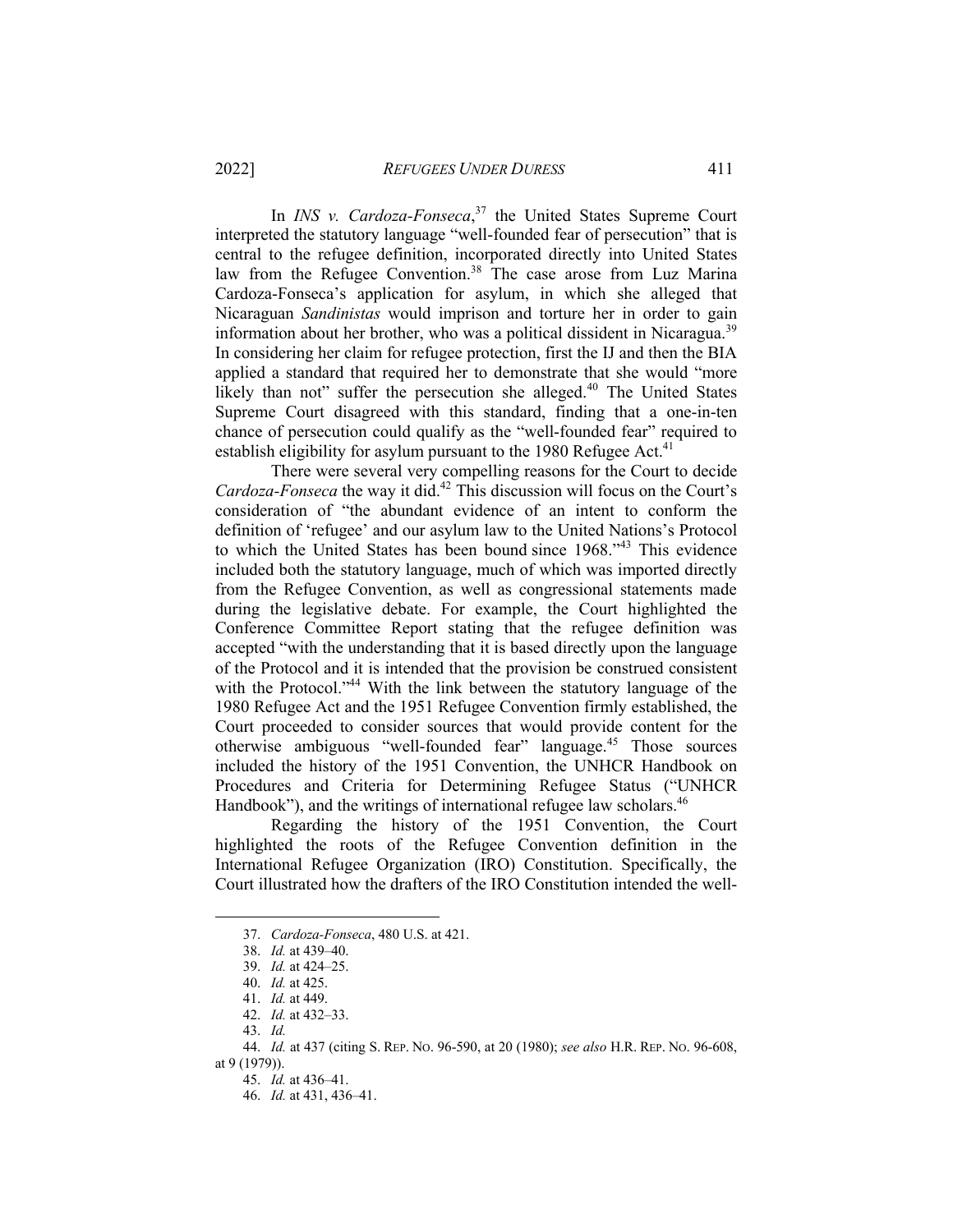founded fear inquiry to include persons who can "show good reason why he fears persecution," and that the 1951 Convention drafters intended to incorporate this same standard.<sup>47</sup> The Court found additional support for this lower burden in the UNHCR Handbook, which urged protection for a person "if he can establish, to a reasonable degree, that his continued stay in his country of origin has become intolerable to him for the reasons stated in the definition  $\ldots$  . .<sup>48</sup> Finally, the Court noted that its examination of the refugee definition history, corroborated by the UNHCR Handbook, was further supported by the work of refugee law scholars.<sup>49</sup> In fact, the Court specifically concluded that a ten percent chance of persecution could qualify as a "well-founded fear" based on the writing of A. Grahl-Madsen in his 1966 treatise, The Status of Refugees in International Law.<sup>50</sup>

While none of these international law sources were dispositive, it is evident that the Court understood its role to identify the applicable rule of international refugee law, because that was the rule that Congress intended to govern. Accordingly, the Court examined the history of the Refugee Convention, the UNHCR Handbook, and the writings of refugee law scholars to answer the question of what standard of proof international refugee law required. Once it settled on a one in ten chance, it concluded that must be the standard in the United States as well. $51$ 

Just over a decade after the Supreme Court issued its decision in *Cardoza-Fonseca*, it considered the proper interpretation of the serious nonpolitical crime bar in *INS v. Aguirre-Aguirre*. <sup>52</sup> The High Court's view of international law had dimmed, as evidenced by the very different approach it took to interpret the meaning of that provision of United States law, clearly derived directly from the Refugee Convention.<sup>53</sup> In that case, Aguirre sought refugee protection based on his fears that he would be persecuted for his political activity in Guatemala, which included participation in strikes over rising bus fares and the failure of the government to investigate student disappearances.<sup>54</sup> The IJ granted asylum, but the BIA reversed, concluding that Aguirre's conduct during protests, which included burning buses, breaking store windows, and attacking store customers, bus passengers, and police officers, constituted serious nonpolitical crimes.55

On review, the Ninth Circuit found that the BIA had applied an incorrect standard, citing an additional consideration from the UNHCR Handbook requiring the BIA to balance the seriousness of the criminal

- 50. *Id.* at 431, 449.
- 51. *Id.*

<sup>47.</sup> *Id.* at 438.

<sup>48.</sup> *Id.* at 439.

<sup>49.</sup> *Id.* at 439, 440 n. 24.

<sup>52.</sup> INS v. Aguirre-Aguirre, 526 U.S. 415 (1999).

<sup>53.</sup> *Id.* at 427.

<sup>54.</sup> *Id.* at 421–22.

<sup>55.</sup> *Id.* at 422–23.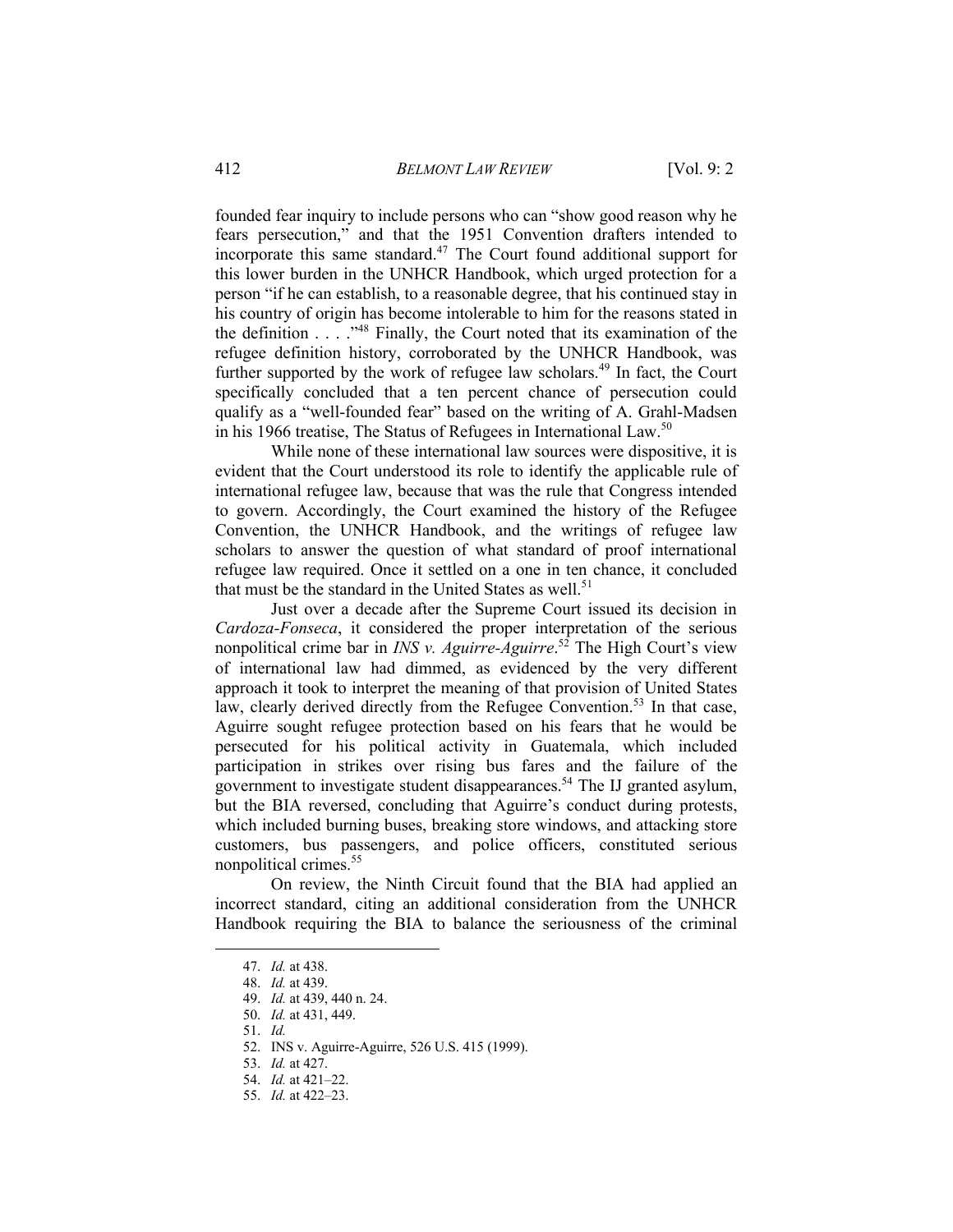conduct against the severity of the persecution feared.<sup>56</sup> This additional consideration suggested that proportionality was a relevant factor in deciding whether to apply the bar to protection, such that more serious crimes may be permitted if the persecution feared was more severe.<sup>57</sup> However, on review, the Supreme Court held that the BIA was not required to follow UNHCR Handbook interpretations when deciding the scope of United States asylum protection.<sup>58</sup>

In *Aguirre*-*Aguirre*, no one disputed that it was appropriate for the court to "weigh the political nature of an act against its common-law or criminal character" in deciding whether to apply the serious nonpolitical crime bar.59 Rather, the Supreme Court focused on the Ninth Circuit's conclusion that the BIA was also required to follow additional guidance in the UNHCR Handbook. The Court first concluded that it owed *Chevron*<sup>60</sup> deference to the BIA's interpretation of the scope of the serious nonpolitical crime bar.61 The Court then found error in the Ninth Circuit's conclusion that the BIA was required to balance the crimes against the threat of persecution by simply referencing a previous BIA case in which the Board concluded that there was no support in the text of the statute for that balancing.<sup>62</sup> While the UNHCR Handbook provided that this balancing was appropriate, the Supreme Court found that the Handbook was "not binding on the Attorney General, the BIA, or United States courts."63 Notably, the BIA had never considered the intent of Congress to comply with international refugee law obligations, and the Supreme Court did not require compliance with this legislative mandate.<sup>64</sup>

Professor Bassina Farbenblum observed the Court's shift regarding its application of international law in these two seminal cases in her challenge to the Court's utilization of the *Chevron* doctrine in cases interpreting United States refugee law obligations.<sup>65</sup> Professor Farbenblum found *Cardoza-Fonseca* significant both because the Court clearly understood its role in interpreting United States asylum law in a manner consistent with the Refugee Convention and because it did not defer to the

60. Chevron, U.S.A. Inc. v. Natural Res. Def. Council, Inc., 467 U.S. 837 (1984).

63. *Id.* at 427 (citing INS v. Cardoza–Fonseca*,* 480 U.S. 421, 439, n. 22, when the Supreme Court wrote that "[w]e do not suggest, of course, that the explanation of the U.N. Handbook has the force of law or in any way binds the INS . . . ").

64. *Id.* at 422–23; 427.

65. *See* Bassina Farbenblum, *Executive Deference in U.S. Refugee Law: Internationalist Paths Through and Beyond Chevron*, 60 Duke L.J. 1059, 1078–91 (2011).

<sup>56.</sup> *Id.* at 423.

<sup>57.</sup> *Id.*

<sup>58.</sup> *Id.* at 427.

<sup>59.</sup> *Id.* at 423.

<sup>61.</sup> *Aguirre-Aguirre,* 526 U.S. at 424–25.

<sup>62.</sup> *Id.* at 425 (citing *Rodriguez–Coto,* 19 I. & N. Dec. 208, 209–210 (B.I.A. 1985), which "reject[ed] any interpretation of the phras[e] . . . 'serious nonpolitical crime' in [§ 1253(h)(2)(C)] which would vary with the nature of evidence of persecution").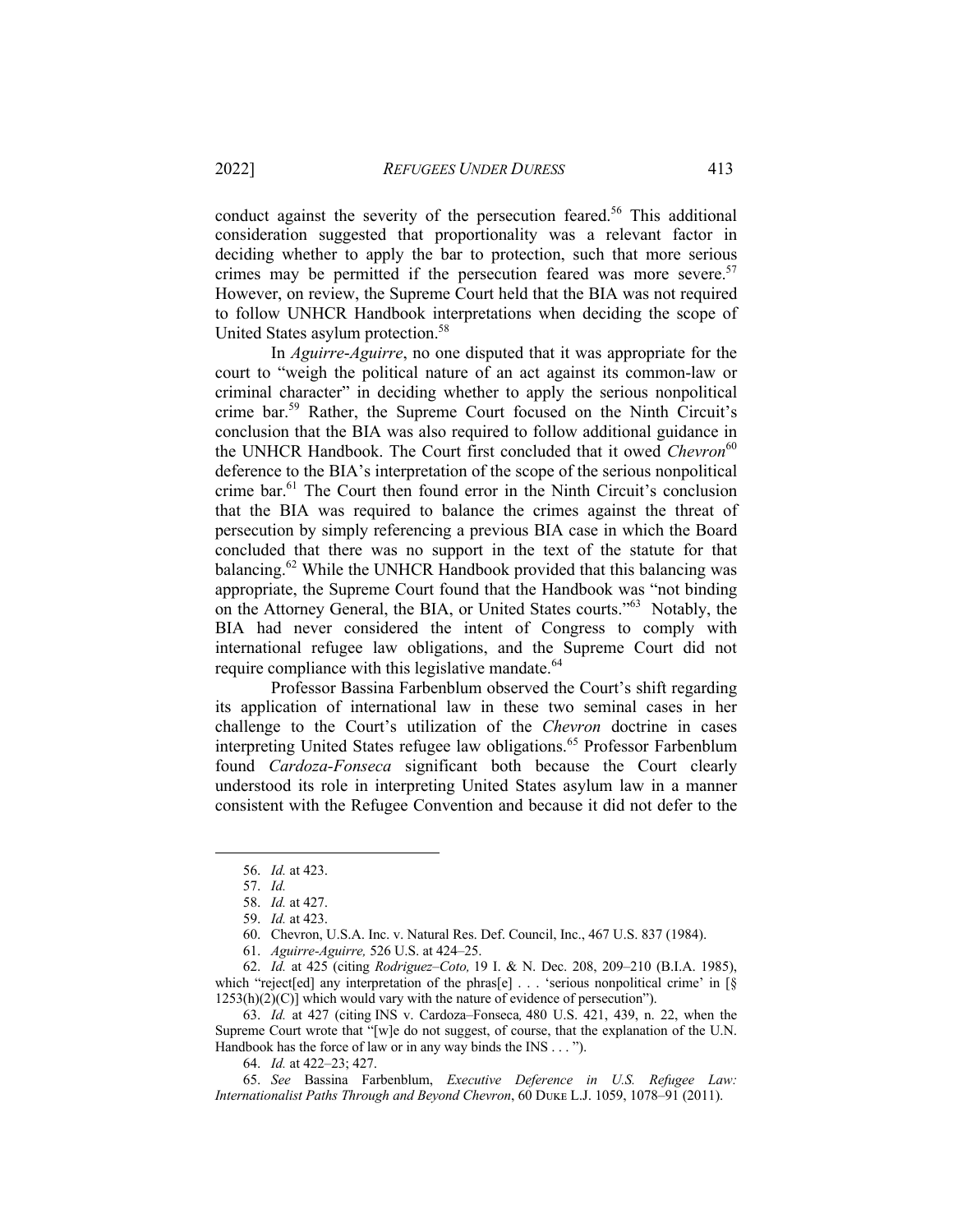agency's interpretation of the statute.<sup>66</sup> As to the latter point, she emphasized that Justice Stevens authored *Cardoza-Fonseca* and *Chevron* three years earlier, and clearly distinguished the two cases. Specifically, the Court in *Cardoza-Fonseca* found the interpretation of a "well-founded fear" to be "a pure question of statutory construction," which is distinguished from the "complex policy judgment about how to fill a statutory gap" at issue in *Chevron*. <sup>67</sup> Professor Farbenblum then critiqued the Supreme Court's failure to retain this distinction in *Aguirre-Aguirre*. 68

In *Aguirre*-*Aguirre*, the Supreme Court utilized a *Chevron* framework to analyze an apparent pure question of statutory construction because "the agency was 'giv[ing] ambiguous statutory terms concrete meaning through a process of case-by-case adjudication."<sup>69</sup> Professor Farbenblum astutely observed both the malleability of the Court's previously articulated *Chevron* distinction and, most important for the present discussion, that "[t]he Court made no attempt to determine the meaning of 'serious [non]political crime' in Article 1F(b) under international law."<sup>70</sup> Indeed, the Court in *Aguirre-Aguirre* addressed the narrow question of whether the UNHCR Handbook is binding on the agency and ended its analysis once it answered that question in the negative. The Court did not inquire whether the UNHCR Handbook guidance was expressive of international refugee law, and had it asked and answered that question in the affirmative, it would have likely changed the outcome of the case under the reasoning of *Cardoza-Fonseca*.

Nothing in *Aguirre-Aguirre* forecloses a renewed effort to urge courts to read the serious nonpolitical crime bar in conformity with international refugee law. That case stands for the rule that the BIA is not required to follow the UNHCR Handbook, but it does not undermine the *Cardoza-Fonseca* Court's conclusion that Congress intended United States asylum law to conform to international refugee law obligations. However, the stark contrast between the Supreme Court's approach in these two cases provides compelling evidence that it is less inclined to read United States asylum law in conformity with international law, Congressional intent notwithstanding. The following section provides a more fulsome account of the current state of law on the serious nonpolitical crime bar, confirming that a return to an interpretive canon that prioritizes the original intent of Congress in passing the Refugee Act is still possible.

<sup>66.</sup> *Id.* at 1086–87.

<sup>67.</sup> *Id.* at 1087.

<sup>68.</sup> *Id.* at 1089–92.

<sup>69.</sup> *Id.* at 1089 (citing *Aguirre-Aguirre*, 526 U.S. at 425) (internal quotations omitted).

<sup>70.</sup> *Id.*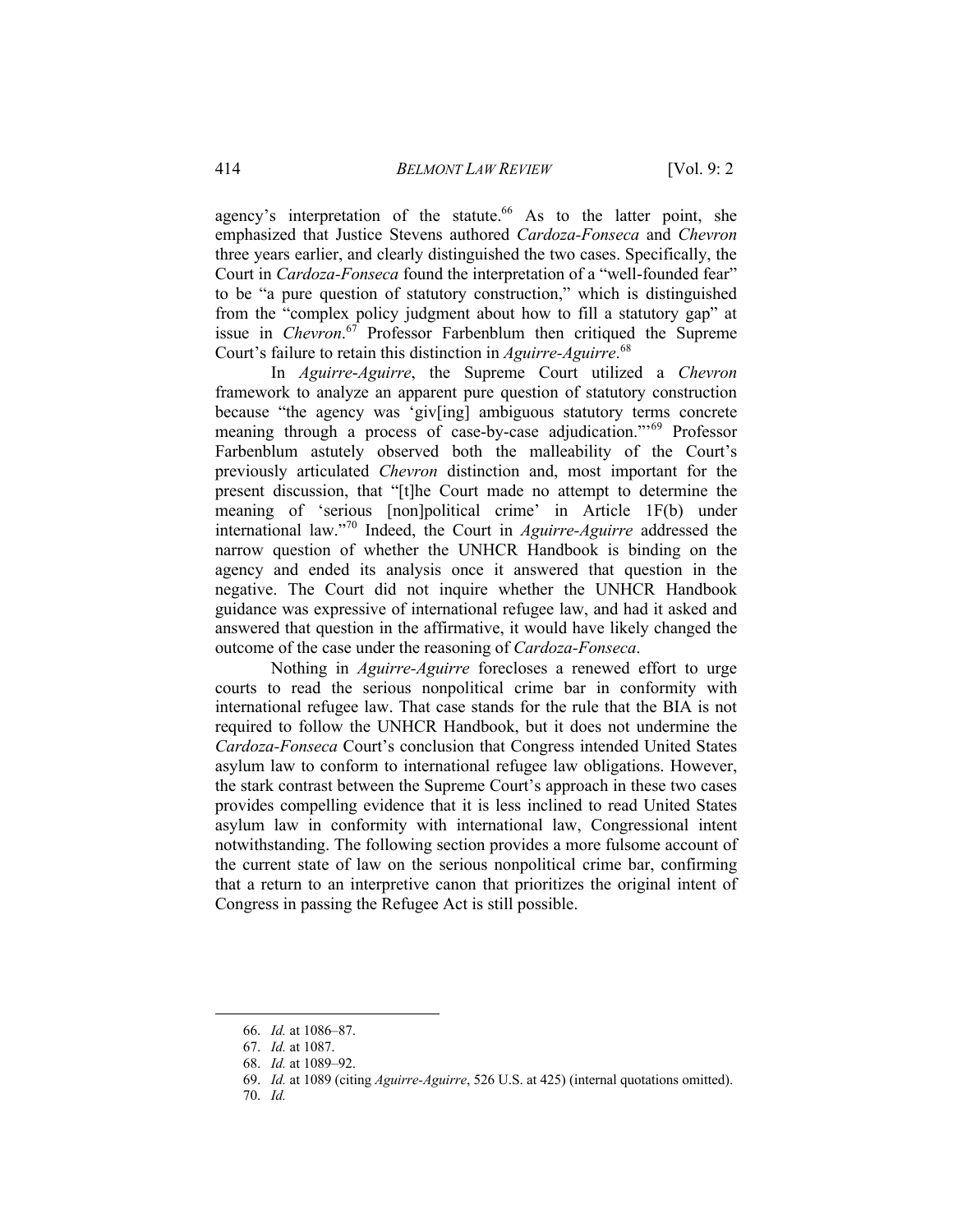#### **II. THE SERIOUS NONPOLITICAL CRIME BAR**

As noted previously, an individual is barred from obtaining refugee protection in the United States if "there are serious reasons for believing that the [noncitizen] committed a serious nonpolitical crime outside the United States prior to the arrival of the [noncitizen] in the United States."<sup>71</sup> This bar to protection was directly incorporated from Article 1F of the Refugee Convention, which excludes from the ambit of convention protection any person for whom there are serious reason to believe has committed: (a) a crime against peace, war crime, or crime against humanity;<sup>72</sup> (b) a serious nonpolitical crime;<sup>73</sup> or (c) acts contrary to the purposes and principle of the United Nations.<sup>74</sup> These exclusion clauses were incorporated into United States law after the United States subjected itself to the convention framework with its ratification of the 1967 Protocol.<sup>75</sup> This section examines the current scope of the serious nonpolitical crime bar and highlights some key challenges to interpreting the bar in a manner consistent with the Refugee Convention, as intended by Congress.

The BIA first considered the applicability of the serious nonpolitical crime bar in Matter of Rodriguez-Palma, which involved an asylum seeker from Cuba who admitted to committing a robbery in Cuba before his arrival in the United States.<sup>76</sup> This case was decided the same year that the Refugee Act was enacted. Accordingly, the Board's consideration of the serious nonpolitical crime bar was an issue of first impression.<sup>77</sup> Noting both the intent of Congress to implement United States obligations under the 1967 Protocol to the Refugee Convention and the lack of any clarification of the scope of the bar in the Convention or the Protocol, the Board looked first to the UNHCR Handbook.78 The BIA cited the Handbook, which provided that "a serious crime must be a capital crime or a very grave punishable act" and that the gravity of the crime should be weighed against the persecution feared.<sup>79</sup> The BIA decided to apply the bar

<sup>71.</sup> 8 U.S.C. § 1158(b)(2)(A)(iii) (1980).

<sup>72.</sup> Refugee Convention, *supra* note 14, art. 1(F)(a). The full text of exclusion 1F(a) is "He has committed a crime against peace, a war crime, or a crime against humanity, as defined in the international instruments drawn up to make provision in respect of such crimes."

<sup>73.</sup> *Id.* The full text of exclusion 1F(b) is "He has committed a serious non-political crime outside the country of refuge prior to his admission to that country as a refugee."

<sup>74.</sup> *Id.* The full text of exclusion 1F(c) is "He has been guilty of acts contrary to the purposes and principles of the United Nations."

<sup>75.</sup> Protocol Relating to the Status of Refugees, Jan. 31, 1967, 606 U.N.T.S. 267.

<sup>76.</sup> 17 I. & N. Dec. 465, 466 (B.I.A. 1980).

<sup>77.</sup> *Id.*

<sup>78.</sup> *Id.* at 468.

<sup>79.</sup> *Id.* (citing U.N. High Comm'r for Refugees, *Handbook on Procedures and Criteria for Determining Refugee Status under the 1951 Convention and the 1967 Protocol relating to the Status of Refugees*, ¶¶ 155–56 (Sept. 1979)).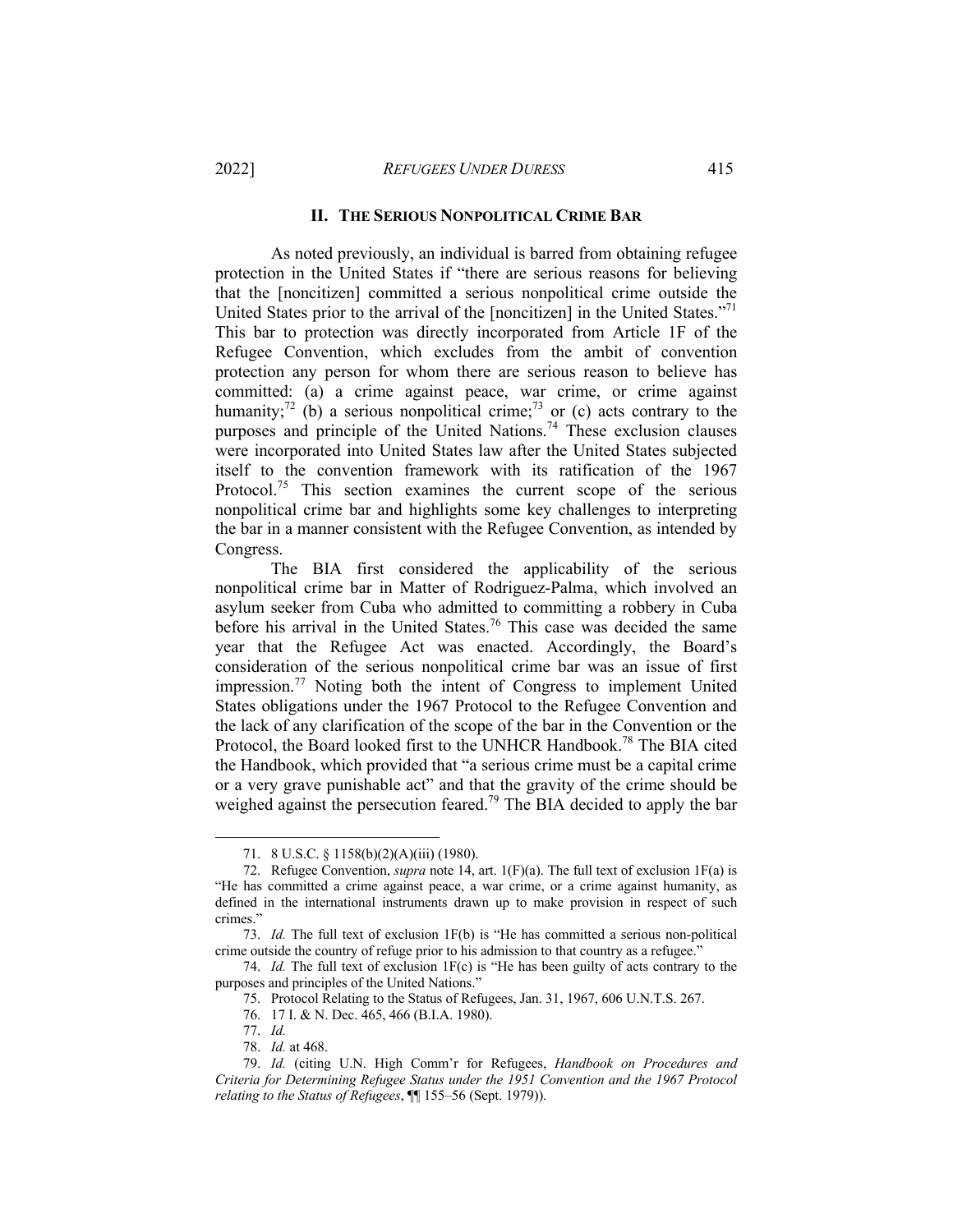and stated that it would reach the same result whether based on the nature of the crime alone or balanced against the persecution feared.<sup>80</sup> The BIA emphasized that robbery was a crime involving moral turpitude, criminalized under common law and statute, and "characterized as a grave, serious, aggravated, infamous, and heinous crime."<sup>81</sup> The BIA also concluded that there was insufficient evidence that Rodriguez-Palma would suffer persecution in Cuba, so "assuming arguendo" that a balancing test was appropriate, it was still appropriate to apply the bar.<sup>82</sup>

It is notable that the Board never approached the UNHCR Handbook as a binding interpretive source, but rather a useful one. Worth highlighting is the BIA's failure to appreciate its mandate to interpret United States asylum law in a manner consistent with the Refugee Convention.83 Indeed, it decided not to require the proportionality test advanced in the UNHCR Handbook, not because it did not believe that test was expressive of a Convention obligation, but because it questioned whether such a proportionality test was advisable. $84$  Of course, this is the same Board that applied a heightened burden of proof in *Cardoza-Fonseca*, which was ultimately reversed by the Supreme Court due, in part, to its failure to comply with international law.<sup>85</sup>

Where the BIA expressed uncertainty about the applicability of the UNHCR Handbook in *Matter of Rodriguez-Palma*, it ignored that guidance altogether in Matter of McMullen when it applied the bar to a former member of the Provisional Irish Republican Army ("PIRA").<sup>86</sup> McMullen had provided military training and conducted special operations, including arms purchases and shipments as a feature of his membership in the PIRA, a group widely recognized for its use of violent terrorist tactics in furtherance of its political objectives.<sup>87</sup> The BIA found that McMullen did not fear persecution on account of his political opinion and then went on to find that the serious nonpolitical crime bar applied.<sup>88</sup> Specifically, the BIA invoked the balancing test previously set forth in *Rodriguez-Palma*, considering whether "the political aspect of the offense outweigh[s] its common-law character."<sup>89</sup> The BIA stated that conduct would trigger the bar if it was atrocious in nature or if "the crime is grossly out of proportion to the political objective," and ultimately found that McMullen's criminal

<sup>80.</sup> *Id.* at 469.

<sup>81.</sup> *Id.* 

<sup>82.</sup> *Id.* 469–70.

<sup>83.</sup> *See id.* 468–70.

<sup>84.</sup> *Id.* 468–69.

<sup>85.</sup> INS v. Cardoza-Fonseca, 480 U.S. 421, 440 (1987).

<sup>86.</sup> *See* McMullen, 19 I. & N. Dec. 90, 92–94 (B.I.A. 1984).

<sup>87.</sup> *Id.* at 92–93.

<sup>88.</sup> *Id.* at 94–99.

<sup>89.</sup> *Id.* at 97–98.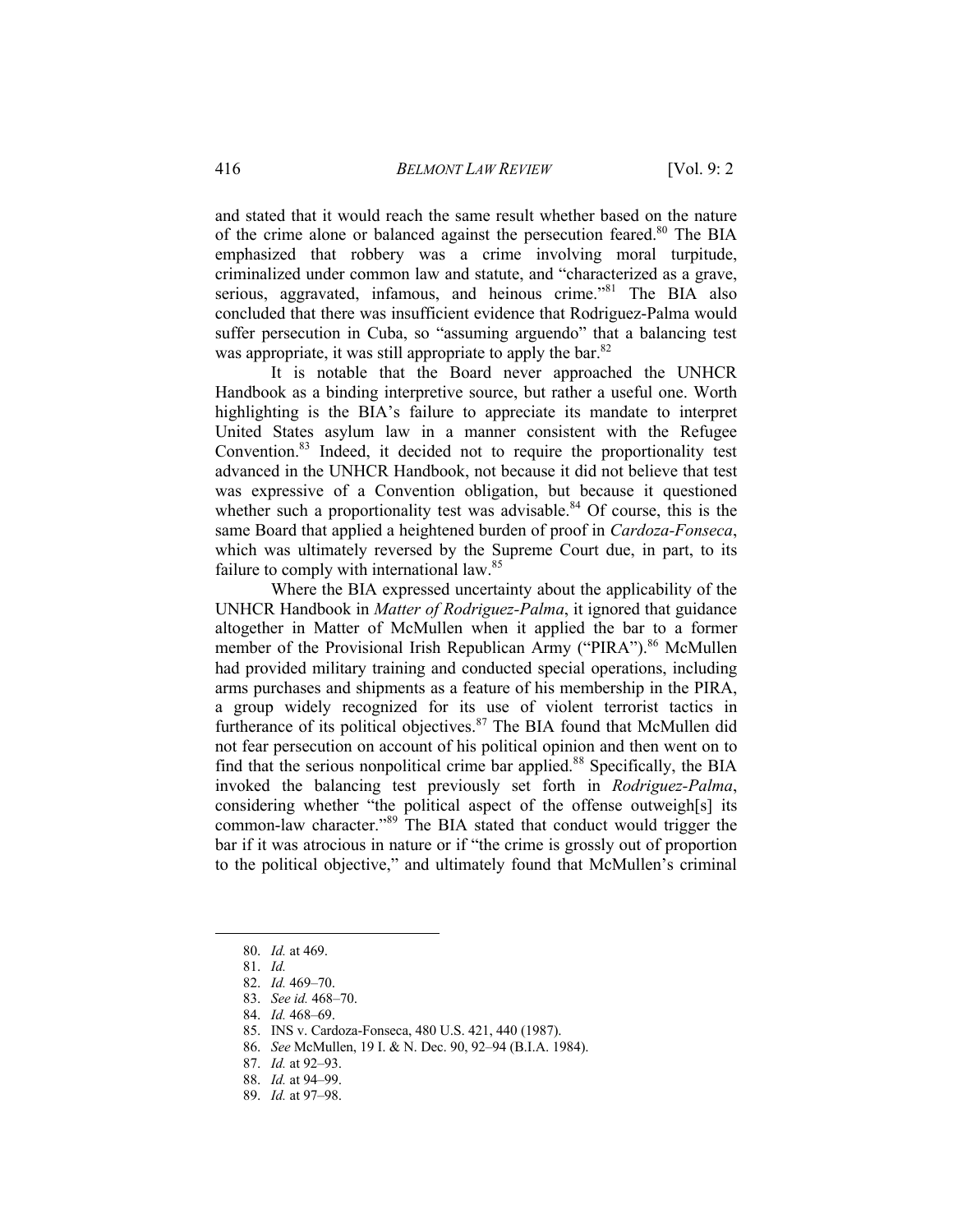conduct was both atrocious in nature and disproportionate to his political objectives.<sup>90</sup>

The BIA's reference to the UNHCR Handbook in *Rodriguez-Palma* and its subsequent failure to specifically analyze its obligations under international refugee law in *McMullen* set up the Supreme Court battle over the scope of the serious nonpolitical crime bar in *Aguirre-Aguirre*. As was noted above, the Supreme Court overturned the Ninth Circuit's decision to require the BIA to apply the proportionality test mentioned in *Rodriguez-Palma*. <sup>91</sup> Since *Aguirre-Aguirre*, there have been few efforts to reassert international refugee law as the appropriate framework for interpreting the serious nonpolitical crime bar under United States law.

The BIA's current approach to the serious nonpolitical crime bar is to first examine whether the crime is "serious" and then "balance the seriousness of the criminal acts against the political aspect of the conduct to determine whether the criminal nature of the applicant's acts outweighs their political character."92 This approach is set forth in the BIA's 2012 case Matter of E-A-,<sup>93</sup> which concerned the asylum claim of a man from Côte d'Ivoire who had perpetrated certain abuses as a member of the youth group of the Democratic Party of Côte d'Ivoire ("PDCI").<sup>94</sup> He testified that he was instructed by party leaders to "make trouble" at opposition party events, and that he "burned passenger buses and cars, threw stones, pushed baskets of food off the heads of merchants as they walked on the streets, and threw merchandise off of merchants' tables in the market."<sup>95</sup>

In analyzing whether this constituted a serious nonpolitical crime, the BIA emphasized that the first step is to ask "whether the criminal conduct is of an atrocious nature," inasmuch as a finding that the conduct is atrocious would trigger the application of the bar without further analysis.96 The BIA found that the conduct was not atrocious and moved on to balance the criminal nature against the political nature of the conduct.<sup>97</sup> In so doing, the BIA considered "whether (1) the act or acts were directed at a governmental entity or political organization, as opposed to a private or civilian entity; (2) they were directed toward modification of the political organization of the State; and (3) there is a close and direct causal link

<sup>90.</sup> *Id.* at 98. Notably, the BIA analogized case law on the applicability of the political offense exception to extradition without any clear basis for doing so, reasoning that McMullen's likely ineligibility for that exception reinforced its decision to apply the serious nonpolitical crime bar. *Id.* at 98–99.

<sup>91.</sup> INS. v. Aguirre-Aguirre, 526 U.S. 415, 416 (1999).

<sup>92.</sup> E-A-, 26 I. & N. Dec. 1, 3 (B.I.A. 2012) (citing *Aguirre-Aguirre*, 526 U.S. at 429– 31).

<sup>93.</sup> *Id.*

<sup>94.</sup> *Id.* at 2.

<sup>95.</sup> *Id.*

<sup>96.</sup> *Id.* at 3.

<sup>97.</sup> *Id.* at 4–5.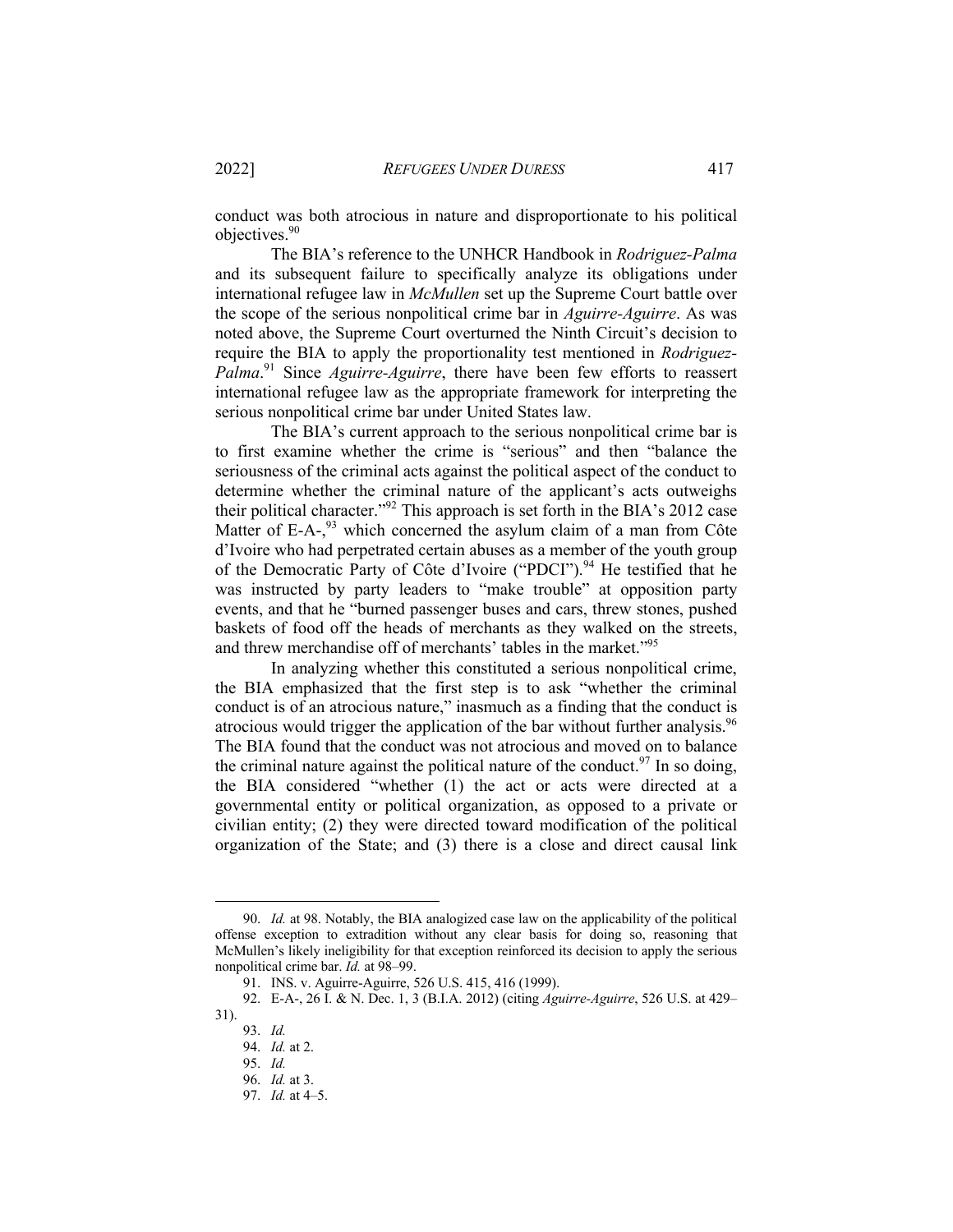between the crime and its political purpose."98 In applying this analytical framework, the BIA noted the similarity between the conduct at issue in Matter of E-A- and *Aguirre-Aguirre*, and that the main distinction was testimony that no one was physically injured.<sup>99</sup> However, the BIA found that physical injury was not necessary to apply the bar, particularly where the conduct is "highly dangerous" and places "innocent people at substantial risk of death or serious bodily injury."<sup>100</sup> Ultimately, the BIA applied the bar in Matter of E-A-.<sup>101</sup>

In the context of the BIA's discussion, it addressed the applicant's contention that he had only participated in the criminal activity under duress.<sup>102</sup> While it ultimately rejected this argument because it was "not based on any specific, credible threat or any evidence that such actions had been carried out on others similarly situated to him,"<sup>103</sup> the BIA's reasoned consideration of coercion as part of its analysis is cause for cautious optimism.<sup>104</sup> The final section of this Article will present a complete argument that international refugee law requires a duress exception to the serious nonpolitical crime bar. Before setting forth that argument, the next section considers the analogous controversy around a duress exception to the persecutor bar.

#### **III. THE TRAIL BLAZED IN THE PERSECUTOR BAR CONTROVERSY**

The current debate about the existence of a duress exception to the 1F exclusion clauses began in earnest in the United States with *Negusie v. Holder*, decided by the United States Supreme Court in 2009.<sup>105</sup> United States law bars from refugee protection any noncitizen who participated in the persecution of others, and *Negusie* arose from a BIA decision to apply

<sup>98.</sup> *Id.* at 3.

<sup>99.</sup> *Id.* at 4–5.

<sup>100.</sup> *Id.* at 5.

<sup>101.</sup> *Id.* at 8.

<sup>102.</sup> *Id.* at 7 (citing Urbina-Mejia v. Holder, 597 F.3d 360, 369 (6th Cir. 2010), where the court affirmed the finding that the applicant was not coerced into committing serious nonpolitical crimes as a member of a gang while a juvenile).

<sup>103.</sup> *Id.* at 7–8.

<sup>104.</sup> *See* Fatma Marouf, *Invoking Federal Common Law Defenses in Immigration Cases*, 66 UCLA L. REV. 142, 189–90 (2019) (observing that "the BIA's decision [in *Matter of E-A*-] is promising insofar as it acknowledges that duress and self-defense are relevant to the serious nonpolitical crime analysis . . . [but] the BIA's decision does not explicitly describe duress or self-defense as affirmative common law defenses or explain their elements). Contrastingly, in *Berhane v. Holder*, the criminal conduct in question throwing rocks during a protest—was found by the Sixth Circuit to be insufficient justification for the bar, especially considering the justifications offered by the applicant: political motive and self-defense. 606 F.3d 819, 825 (6th Cir. 2010) ("That Berhane's acts were comparatively less violent than [the cases described above] does not inoculate him from the serious-nonpolitical-crime bar, but it does suggest that the Board ought to explain why he falls on the wrong side of the line—if indeed he does.").

<sup>105.</sup> Negusie v. Holder, 555 U.S. 511 (2009).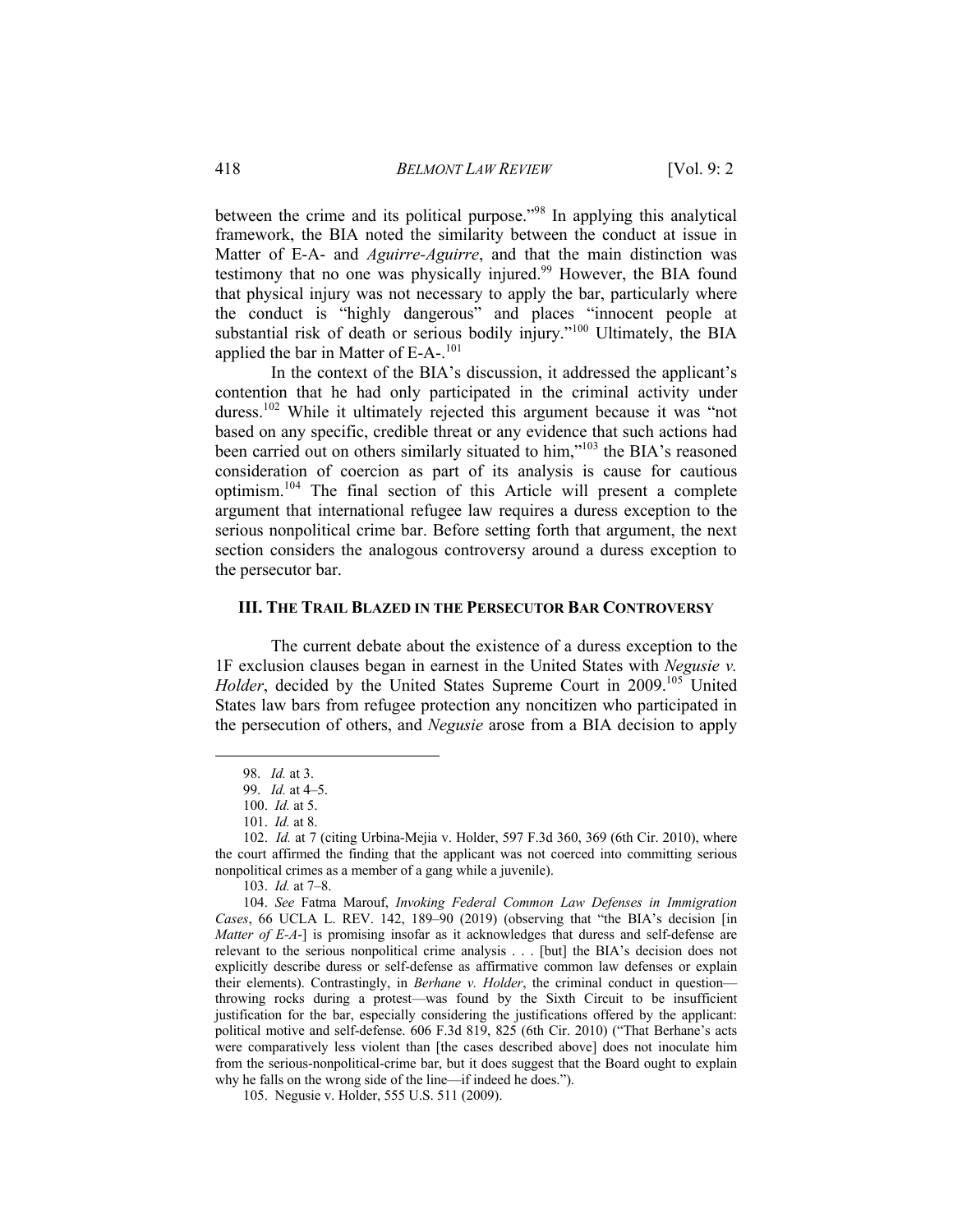the so-called persecutor bar to Daniel Negusie, an Eritrean man who had served as a guard in a prison camp against his will.<sup>106</sup> On review at the Fifth Circuit, that court upheld the BIA's application of a longstanding rule derived from *Fedorenko v. United States* that voluntariness was not a consideration in applying the persecutor bar.107 The Supreme Court reviewed the history of the persecutor bar and determined that the BIA improperly relied on *Fedorenko* in finding that there was no duress exception.<sup>108</sup> Specifically, the Court found that *Fedorenko* arose from a prior version of refugee protection established by the 1948 Displaced Persons Act ("DPA"), where Negusie's application for protection arose under the modern asylum regime promulgated with the 1980 Refugee Act.<sup>109</sup> Accordingly, the Court concluded that it was improper to apply the statutory prohibition on a duress exception from *Fedorenko* in Negusie's case.110 The Supreme Court remanded the question to the BIA for consideration under the appropriate statutory framework.<sup>111</sup>

It took nine years for the BIA to address the issue in the first instance, and the duress exception became the subject of scholarly examination in the interim.<sup>112</sup> Professor Kate Evans explored the international and domestic origins of the persecutor bar and concluded that a duress exception under United States law was appropriate.<sup>113</sup> Professor Evans argued that the International Refugee Organization (IRO) Constitution, international refugee agreements, and decisions of military tribunals informed the work of Congress in formulating the persecutor bar, and those sources supported a duress exception.<sup>114</sup> Professor Evans's insights were not limited to answering the question posed by the *Negusie* Court; rather, her examination of IRO documents preserved in the French National Archive revealed that voluntariness was clearly a consideration in early persecutor bar adjudications.<sup>115</sup> Because the IRO Constitution included a duress exception to the persecutor bar and the DPA incorporated that provision from the IRO Constitution, Professor Evans argued that the DPA should have included such an exception and the *Fedorenko* Court erred in concluding otherwise.<sup>116</sup> Professor Evans demonstrated that the 1951 Refugee Convention was intended to incorporate both the persecutor

<sup>106.</sup> *Id.* at 515.

<sup>107.</sup> Negusie v. Gonzales, 231 F. App'x 325, 326 (5th Cir. 2007) (citing Fedorenko v. United States, 499 U.S. 490 (1981)).

<sup>108.</sup> *Negusie*, 555 U.S. at 522–23.

<sup>109.</sup> *Id.* at 524 (explaining that the DPA and INA had "different textual structures . . . . and [are] different statute[s] enacted for a different purpose").

<sup>110</sup>*. Id.*

<sup>111.</sup> *Id.* at 524–25.

<sup>112.</sup> Kate Evans, *Drawing Lines Among the Persecuted*, 101 MINN. L. REV. 453 (2016).

<sup>113.</sup> *Id.* at 457–59.

<sup>114.</sup> *Id.* at 460.

<sup>115.</sup> *Id.* at 487–510.

<sup>116.</sup> *Id.* at 511–15.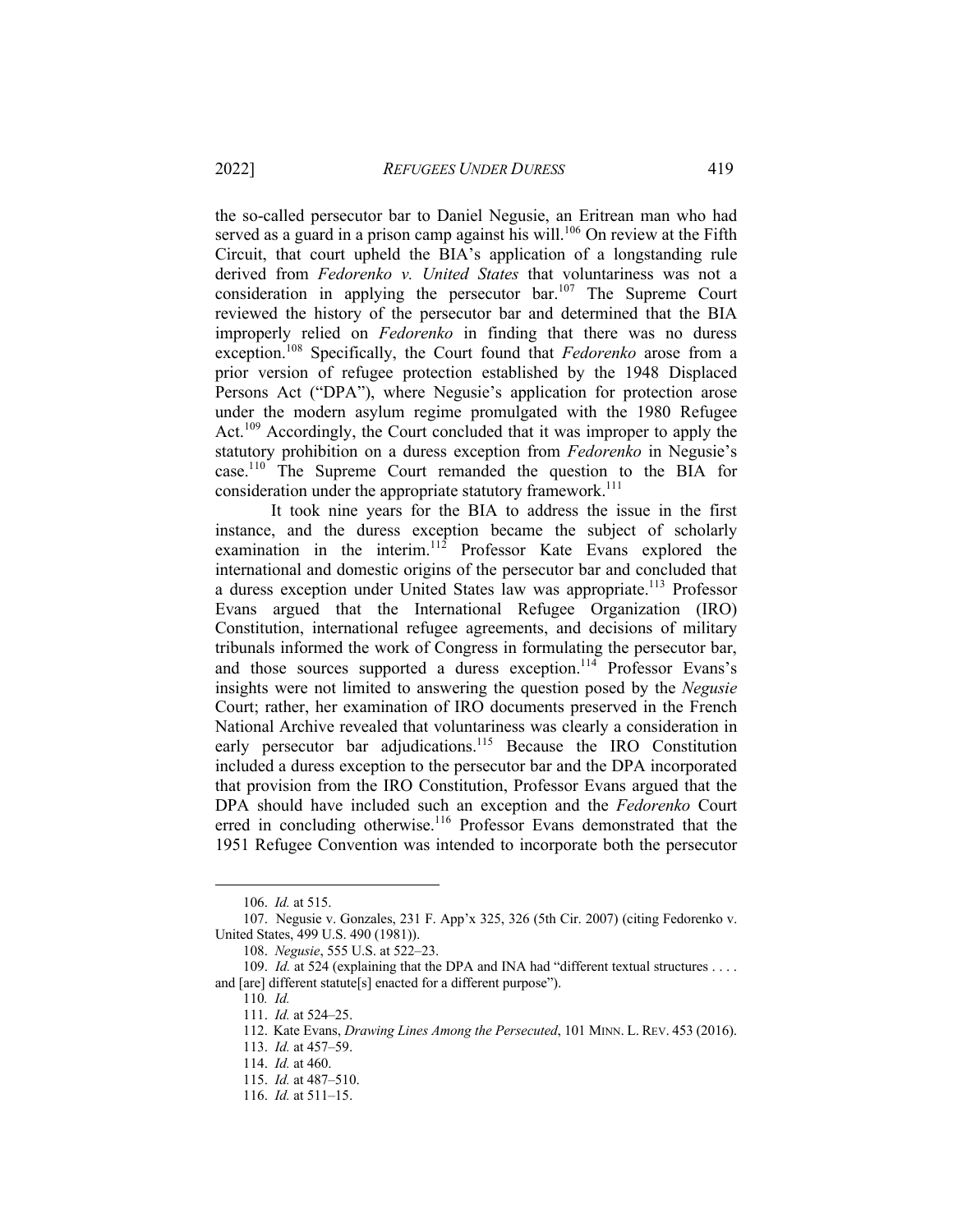bar and its duress exception from the IRO Convention, and that the United States Congress intended to include those international obligations in the 1980 Refugee Act.<sup>117</sup> In this manner, Professor Evans provided valuable guidance to the BIA, which was set to resolve the question posed by the Supreme Court in *Negusie*.

When the BIA ultimately decided *Matter of Negusie*<sup>118</sup> on remand, it concluded that the 1951 Refugee Convention and the 1967 Protocol implicitly included a duress defense, "limited in nature," and that it was therefore appropriate to read a duress defense into United States law. <sup>119</sup> The BIA first reasoned that Congress had intended to bring United States law into alignment with its international refugee law obligations when it passed the Refugee Act, and more specifically that it had intended to implement the Article 1F(a) exclusion clause in the form of the persecutor bar.<sup>120</sup> The BIA then examined Article  $1F(a)$ , and found that the persecutor bar was intended to remove from the ambit of protection persons who had perpetrated crimes against humanity or war crimes, and examined that body of international criminal law for guidance.<sup>121</sup> The BIA quickly concluded that international criminal tribunals in the post-war era understood "that persons could not be held individually responsible for executing an order unless they had the ability to make a moral choice." $122$  A duress defense was consistent with that spirit and was specifically accepted by tribunals at that time.123 Ultimately, the BIA concluded that a narrow duress defense was consistent with the international refugee documents, and was therefore the best permissible approach inasmuch as it fulfilled the purposes of the Refugee Act.<sup>124</sup>

The Board then adopted a five-element test, which required an individual seeking to establish eligibility for refugee protection notwithstanding the persecutor bar to show that he or she:

> (1) acted under an imminent threat of death or serious bodily injury to himself or others; (2) reasonably believed that the threatened harm would be carried out unless he acted or refrained from acting; (3) had no reasonable opportunity to escape or otherwise frustrate the threat; (4) did not place himself in a situation in which he knew or reasonably should have known that he would likely be forced to act or refrain from acting; and (5) knew or reasonably should have known that the harm he inflicted

<sup>117.</sup> *Id.* at 517–23.

<sup>118.</sup> Negusie, 28 I. & N. Dec. 120 (A.G. 2020).

<sup>119.</sup> Negusie, 27 I. & N. Dec. 347 (B.I.A. 2018).

<sup>120.</sup> *Id.* at 353–57.

<sup>121.</sup> *Id.* at 357–58.

<sup>122.</sup> *Id.* at 357.

<sup>123.</sup> *Id.* at 358–59.

<sup>124</sup>*. Id.* at 360.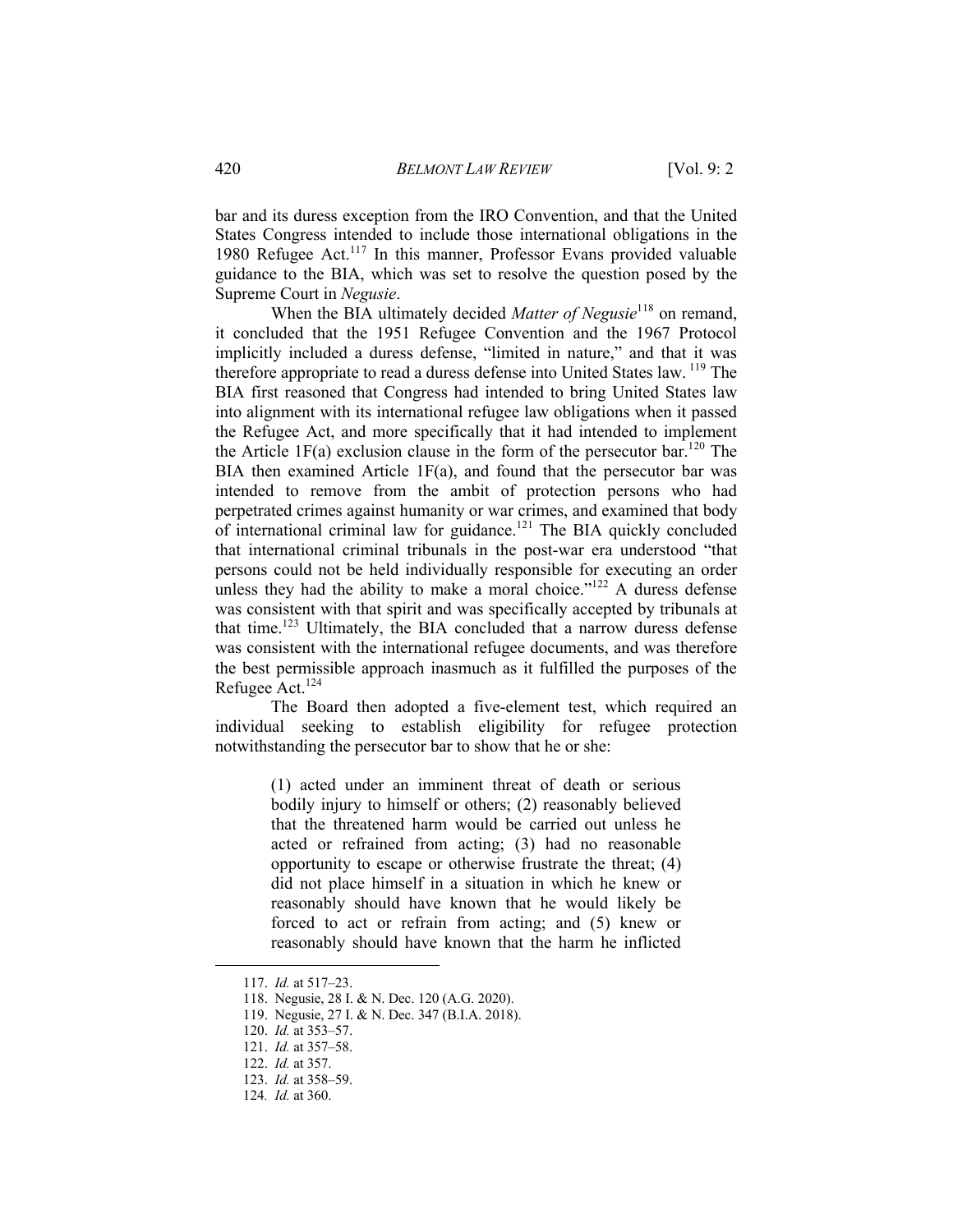was not greater than the threatened harm to himself or others.125

After articulating this "limited" defense, the BIA found that Negusie himself did not qualify for a duress exception to the persecutor bar, both because he had overstated the actual threat of death he faced and because he likely had an opportunity to escape before he did.<sup>126</sup> It appeared that the BIA had allowed a duress defense with an extremely high standard.

Two years later, Attorney General Sessions certified *Negusie* to himself for review and vacated the Board's decision.<sup>127</sup> Sessions, "seeking to avoid collateral consequences that would be detrimental to the administration of immigration law, and weighing the diplomatic implications of this decision," concluded that the persecutor bar does not include a duress exception.<sup>128</sup> He focused on the history of the statutory provision, and reasoned that it made much more sense to read the persecutor bar in the Refugee Act in the same manner that it had been interpreted previously in the DPA.<sup>129</sup> Notably, Sessions latched on to the precise problem that Professor Evans highlighted. Indeed, convincingly argued that the DPA was intended to incorporate the provisions of the IRO Convention in the same manner that the Refugee Act was intended to incorporate the provisions of the Refugee Convention, and that *Fedorenko* was wrongly decided. However, Sessions took the opposite approach and used *Fedorenko* to suggest that the DPA had no duress exception to the persecutor bar, and that the best interpretation was to find that Congress intended the same when it enacted the Refugee Act.<sup>130</sup> This approach ignores the international law origins of refugee protection.

Sessions further reasoned that because Congress had legislated against the backdrop of *Fedorenko* and reenacted the persecutor bar as part of 1996 legislation after the BIA had clearly held no duress exception existed, that Congress's intention was to enact a persecutor bar with no duress defense.<sup>131</sup> He went on to observe that other provisions in the INA made explicit exceptions for involuntary acts, and that the absence of one in the persecutor bar was conclusive regarding congressional intent.<sup>132</sup> In this sense, he rejected the notion that Congress intended to legislate in conformity with international agreements in favor of a view that a duress

<sup>125.</sup> *Id.* at 363. The BIA recognized that this is a more limited exception than the United States Supreme Court "presumed" to be accurate in United States v. Dixon, which included only the first four elements. *Id.* at 363–64. The fifth element, which requires a proportionality analysis, was derived from international law. *Id.*

<sup>126.</sup> *Id.* at 368.

<sup>127.</sup> Negusie, 28 I. & N. Dec. 120 (A.G. 2020).

<sup>128.</sup> *Id.* at 121.

<sup>129.</sup> *Id.* at 132.

<sup>130.</sup> *Id.* at 133.

<sup>131.</sup> *Id.* at 133–34.

<sup>132.</sup> *Id.* at 134–35.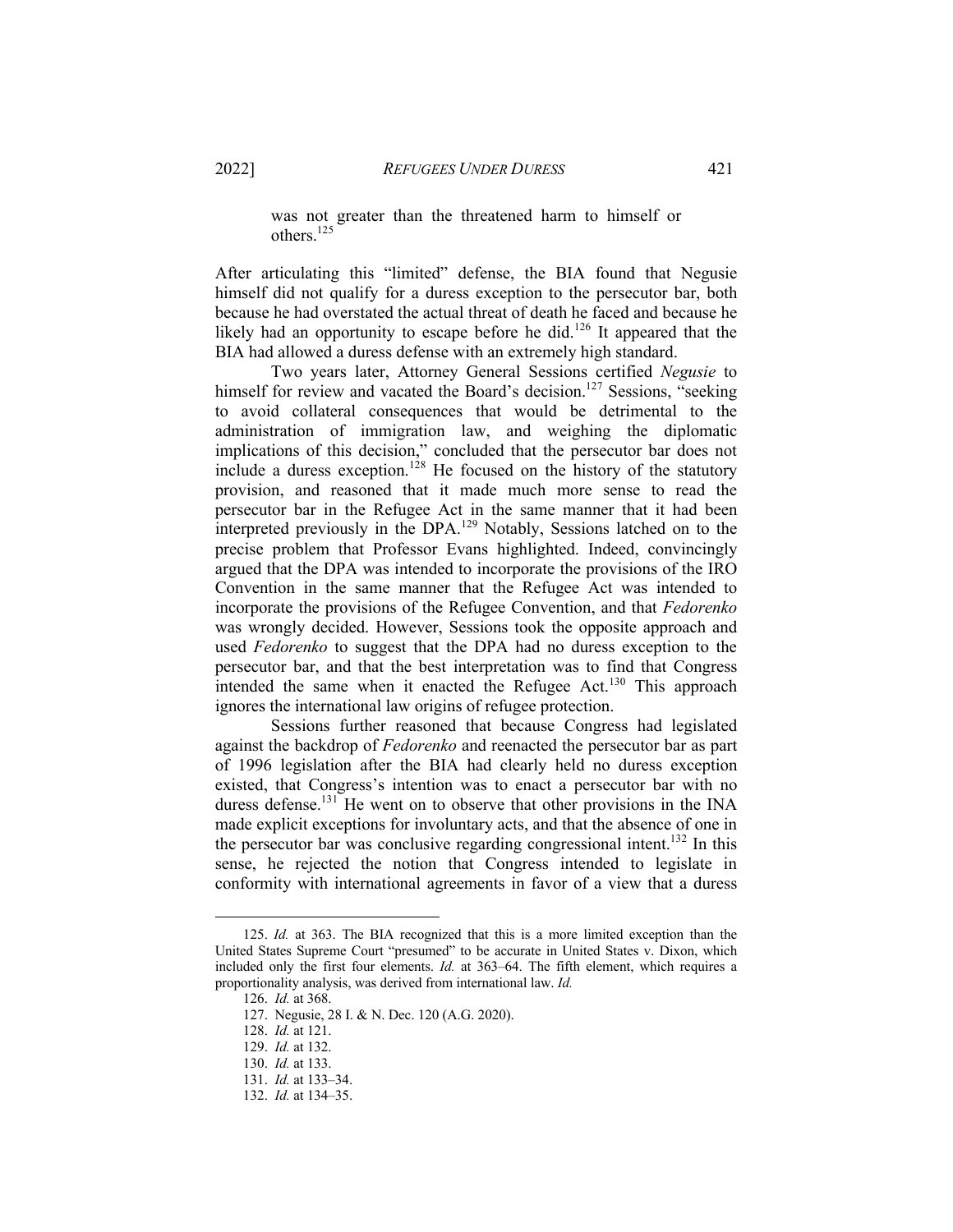exception could only exist if Congress translated its intent to specific statutory language. Sessions attacked the broadly held view that the 1951 Convention included an implicit duress exception for the same reason.<sup>133</sup> Specifically, he emphasized that the lack of an explicit duress exception in the Convention, coupled with the fact that it merely required that States have "serious reasons" for believing prohibited conduct occurred, meant that no such duress exception  $\tilde{e}$  risted.<sup>134</sup> In this regard, Session misconstrued the protective purpose of the humanitarian convention framework.

There should be no doubt that the restrictionist impulse repeatedly demonstrated by Sessions in the decisions he issued as Attorney General and his public remarks is at odds with the intent of the drafters of international refugee agreements and the 1980 Refugee Act. The goal of the international community when it drafted the IRO Constitution, the 1951 Convention, and the 1967 Protocol, and the goal of the United States Congress when it passed the 1980 Refugee Act was to protect human rights and ensure protection for the persecuted. While divergent interpretations will always be possible, that historical intent is manifest and should guide the United States understanding of refugee protection. Indeed, that was evident to the United States Supreme Court when it decided *Cardoza-Fonseca*, and while the Court did not demonstrate the same level of certainty in *Aguirre-Aguirre*, the purpose of Congress in passing the 1980 Refugee Act was clear nonetheless.<sup>135</sup>

In a recent development that provides some hope for a return to an interpretation of the persecutor bar more in line with international obligations and Congressional intent, Attorney General Garland vacated Sessions's 2020 decision in *Negusie* in late 2021.<sup>136</sup> Garland referred the case to himself for reconsideration, thereby automatically staying the BIA's 2018 decision.<sup>137</sup> This development provides an opportunity for Garland to either restore the BIA's limited duress exception,<sup>138</sup> offer a different rationale for overruling the BIA, or perhaps articulate a less restrictive exception.

Most important for the argument advanced in this Article, Attorney General Garland's decision to restore a duress exception to the persecutor bar would also open the path for an important argument by analogy. Specifically, if an implicit duress exception to the persecutor bar exists, there is a high likelihood that courts would also find an implicit duress exception to the serious nonpolitical crime bar. Where the persecutor bar is roughly imported from the Exclusion Clause Article 1F(a), and arguably

<sup>133.</sup> *Id.* at 138.

<sup>134.</sup> *Id.* at 139.

<sup>135.</sup> Refugee Act of 1980, Pub. L. No. 96-212, 94 Stat. 102 (1980).

<sup>136.</sup> Negusie, 28 I. & N. Dec. 399 (A.G. 2021).

<sup>137.</sup> *Id.*

<sup>138.</sup> Negusie, 27 I. & N. Dec. 347 (B.I.A. 2018).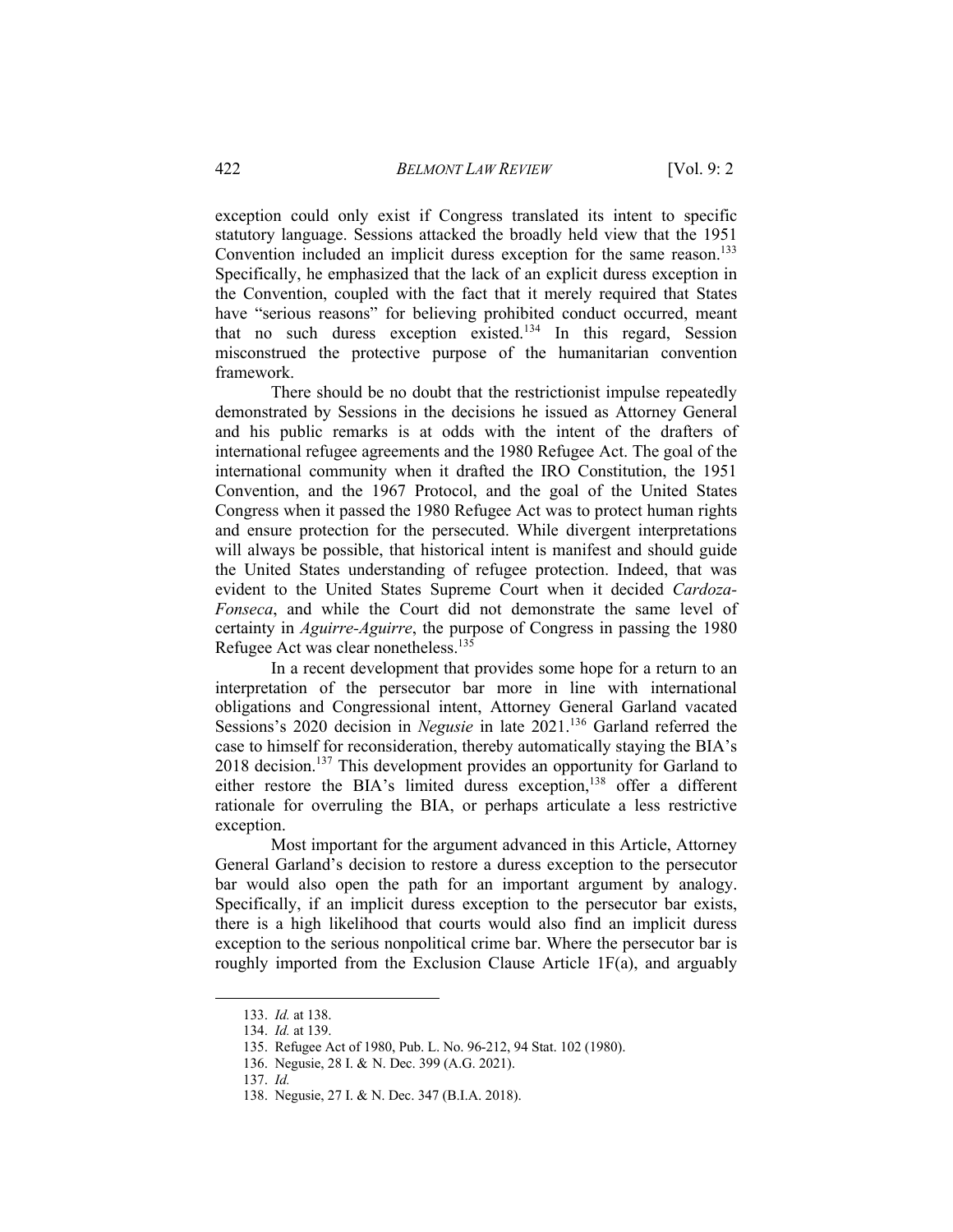1F(c), the serious nonpolitical crime bar is imported verbatim from Article  $1F(b)$ ,  $^{139}$  and there is a compelling argument for why a duress exception should also be read into that bar. This is a necessary step if refugees like Kevin have any hope of refugee protection in the United States, and that is the focus of the final section of this Article.

#### **IV. A DURESS DEFENSE TO THE SERIOUS NONPOLITICAL CRIME BAR**

The UNHCR, refugee law scholars, and States party to the Refugee Convention have found that the Article 1F exclusions, including the serious nonpolitical crime bar, include an implicit duress exception. This is the prevailing interpretation of international refugee law, and the United States should interpret United States asylum law to align with this obligation as Congress intended. While it is uncommon for Congress to explicitly align United States law with international law obligations, when it does so unequivocally, it is the constitutional responsibility of the Executive and United States courts to respect the legislature's desire. When they fail to do so, they undermine the relationship between the three branches of government established in the United States Constitution and thereby degrade the rule of law in the United States. Moreover, Congress's intent to create a framework for United States refugee protection consistent with the international framework is important for the global protection of refugees. The Refugee Convention envisions a multilateral approach to protecting refugees and has currently been ratified by nearly 150 countries.<sup>140</sup> The United States is a world leader in refugee protection, and it is particularly important for the integrity of this global system of protection that the United States lives up to its international commitments.

While the serious nonpolitical crime bar is derived from the Article 1F exclusion clauses in the same manner as the persecutor bar, for purposes of this discussion, it is important to highlight two meaningful differences. First, where the persecutor bar enjoyed a pedigree that preceded the 1951 Refugee Convention, $141$  the serious nonpolitical crime bar was incorporated into U.S. law for the first time with the 1980 Refugee Act to ensure compliance with Article 1F(b) of the Refugee Convention.<sup>142</sup> Unlike the persecutor bar, which was found not to have a duress defense in its previous iterations,<sup>143</sup> the serious nonpolitical crime bar has only existed in its contemporary form and Congress always intended the statutory bar to comport with the 1951 Refugee Convention. Second, while it is generally

<sup>139.</sup> Refugee Convention, *supra* note 14, art. 1(F)(b).

<sup>140.</sup> U.N. High Comm'r for Refugees, States Parties to the 1951 Convention relating to the Status of Refugees and the 1967 Protocol, https://www.unhcr.org/protect/ PROTECTION/3b73b0d63.pdf [https://perma.cc/P2FB-B4CG] (stating that as of April 2015 there are 148 States Parties to one or both of the 1951 Convention or the 1967 Protocol).

<sup>141.</sup> *See* Evans, *supra* note 112, at 511, 515–17.

<sup>142.</sup> Refugee Act, Pub. L. No. 96-212, 94 Stat. 102 (1980).

<sup>143.</sup> *See* Fedorenko v. United States, 499 U.S. 490 (1981).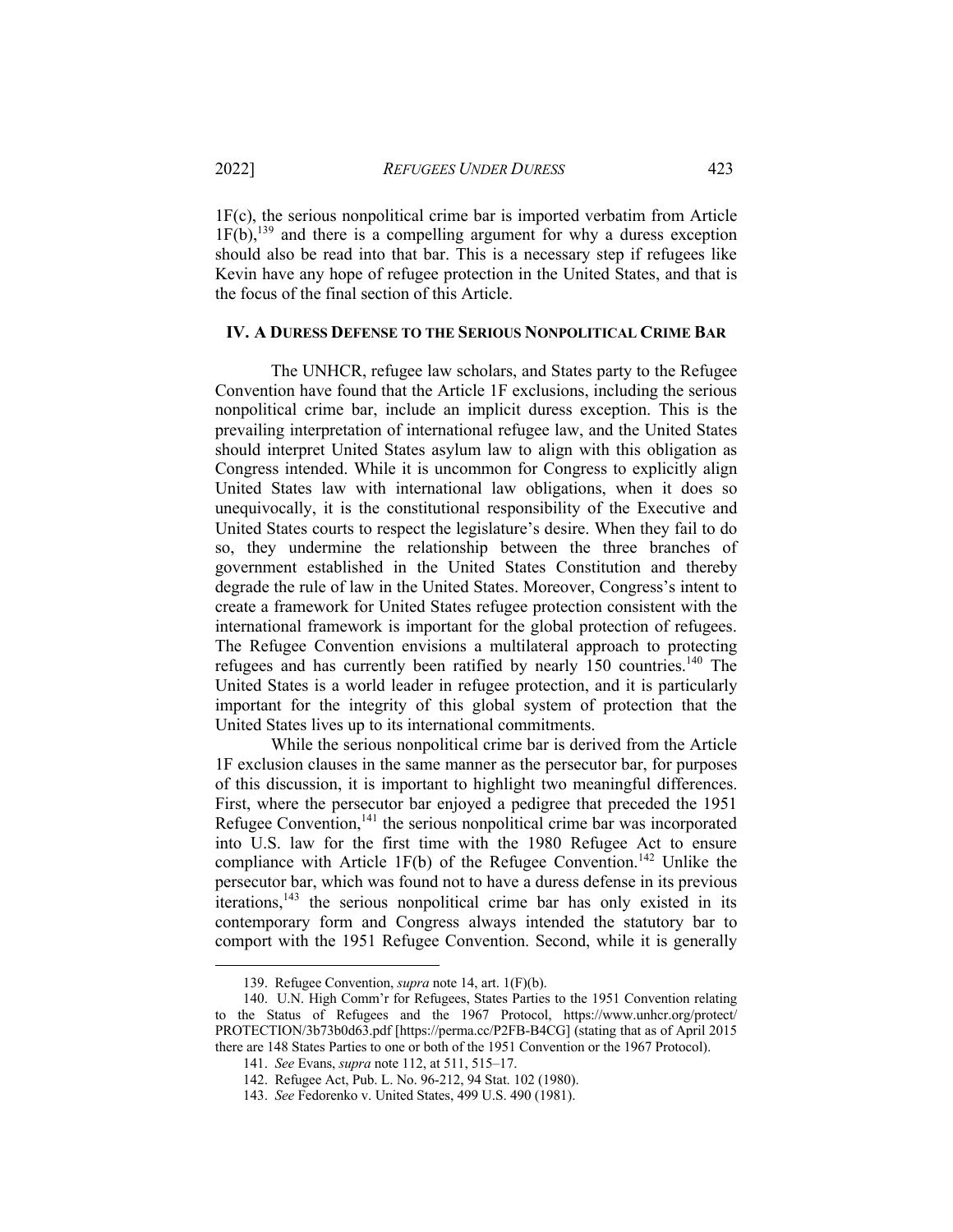accepted that the persecutor bar was derived from Article 1F(a) of the Refugee Convention, the language of the exclusion clause and the persecutor bar are quite different.<sup>144</sup> In the case of the serious nonpolitical crime bar, Congress used the precise language from Article 1F(b) of the Refugee Convention to codify the bar in the INA.<sup>145</sup> This provides compelling evidence that Congress intended the serious nonpolitical crime bar under United States law to reflect precisely the 1F(b) exclusion in the Convention.

The UNHCR Handbook provides persuasive interpretations of Refugee Convention provisions. While the Supreme Court held that the UNHCR Handbook is not binding on United States immigration authorities in *Aguirre-Aguirre*, it recognized the source as persuasive authority.<sup>146</sup> The Handbook notes that exclusion of criminals was a new feature of refugee law in the post-war era, and this related mainly to the desire to exclude war criminals from protection and protect States parties from other threats to public safety.<sup>147</sup> Specifically with regard to Article 1F(b) exclusion, the Handbook emphasizes that only serious crimes should be included, and "[m]inor offences punishable by moderate sentences are not grounds for exclusion."<sup>148</sup>

While it is not the goal of this Article to impugn the United States's serious nonpolitical crime bar jurisprudence as a general matter, it is clear that the United States has interpreted the bar more broadly than the UNHCR deems appropriate. Regardless of types of crimes that appropriately trigger the bar, the Handbook cautions that "[i]n evaluating the nature of the crime presumed to have been committed, all the relevant factors—including any mitigating circumstances—must be taken into account."149 This line in the Handbook is further elaborated in the UNHCR

<sup>144.</sup> *Compare* 8 U.S.C. §§ 1101(a)(42), 1158(b)(2)(A)(i), 1231(b)(3)(B)(i) (precluding from refugee protection any noncitizen who "ordered, incited, assisted, or otherwise participated in the persecution" of any person on account of "race, religion, nationality, membership in a particular social group, or political opinion"), *with* Refugee Convention, *supra* note 14, art.  $1(F)(a)$  (excluding from refugee protection any noncitizen who "has committed a crime against peace, a war crime, or a crime against humanity, as defined in the international instruments drawn up to make provision in respect of such crimes").

<sup>145.</sup> *See* 8 U.S.C. §§ 1158(b)(2)(A)(iii), 1231(b)(3)(B)(iii) (setting forth the bar for asylum and withholding or removal, respectively, for any noncitizen for whom "there are serious reasons for believing that the alien committed a serious nonpolitical crime").

<sup>146.</sup> INS v. Aguirre-Aguirre, 526 U.S. 415, 427 (1999) ("The U.N. Handbook may be a useful interpretative aid, but it is not binding on the Attorney General, the BIA, or United States courts.").

<sup>147.</sup> U.N. High Comm'r for Refugees, *Handbook on Procedures and Criteria for Determining Refugee Status under the 1951 Convention and the 1967 Protocol relating to the Status of Refugees*, ¶¶ 147–48, HCR/1P/4/ENG/REV. 4, https://www.unhcr.org/en-us/ publications/legal/5ddfcdc47/handbook-procedures-criteria-determining-refugee-statusunder-1951-convention.html [https://perma.cc/K6X9-M8LE] [hereinafter UNHCR Handbook].

<sup>148.</sup> *Id.* at 155.

<sup>149.</sup> *Id.* at 157.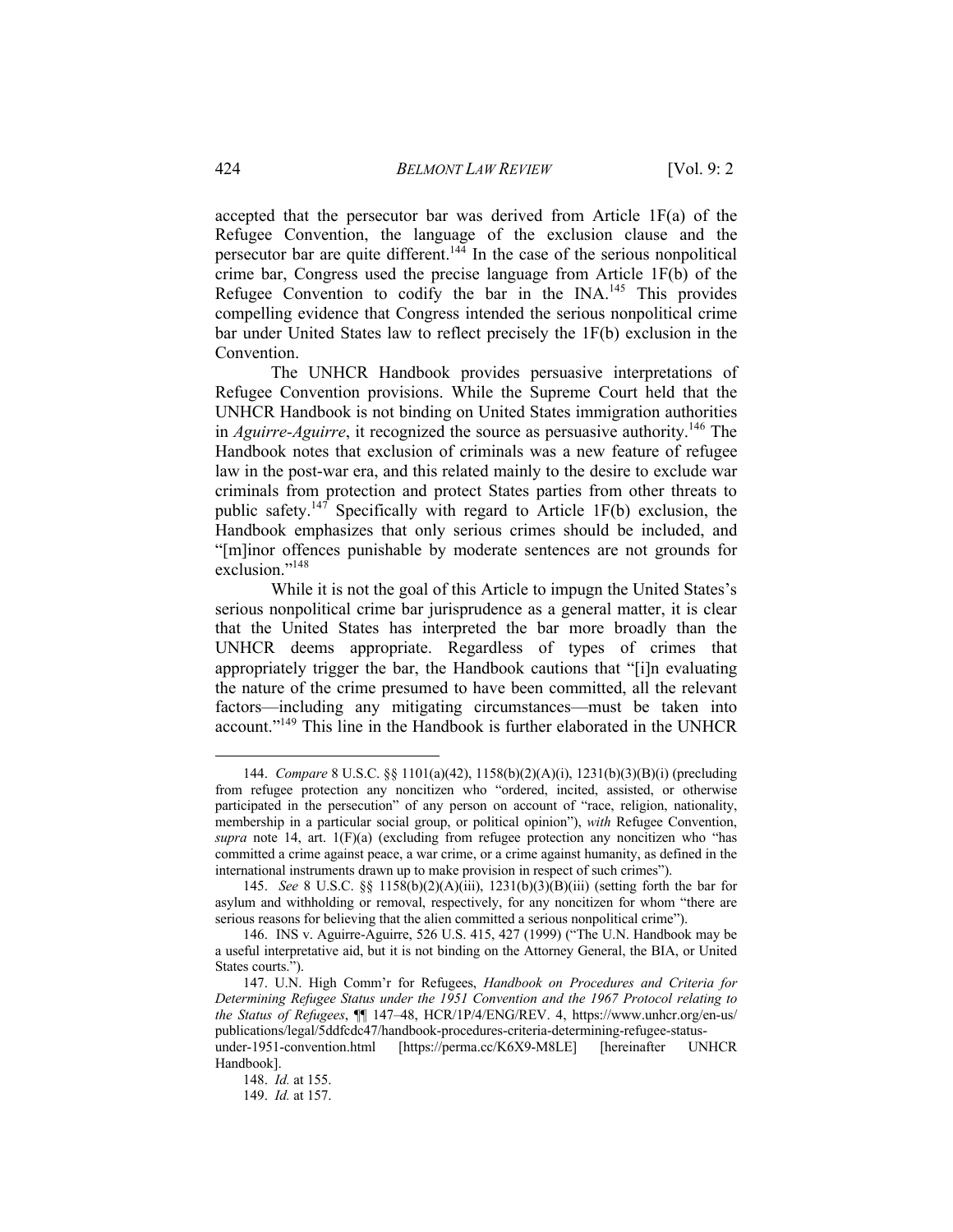Guidelines on International Protection No. 5, which specifically examines the applicability of the Article 1F Exclusion Clauses.<sup>150</sup>

The UNHCR Guidelines No. 5 emphasize the importance of applying the 1F Exclusion Clauses "with great caution and only after a full assessment of the individual circumstances of the case," demanding that they should "always be interpreted in a restrictive manner."<sup>151</sup> The UNHCR Guidelines therefore reiterate the point made in the UNHCR Handbook that States not lose sight of the humanitarian goals of the Convention, and that they have a responsibility to protect all those who are deserving after an individualized review. In this regard, the Guidelines focus on the need to establish individual responsibility for the crimes in question,<sup>152</sup> and that "factors generally considered to constitute defenses to criminal responsibility *should* be considered" when applying the Article 1F exclusion clauses.<sup>153</sup> "As for duress," says the UNHCR Guidelines:

> This applies where the act in question results from the person concerned necessarily and reasonably avoiding a threat of imminent death, or of continuing or imminent serious bodily harm to him- or herself or another person, and the person does not intend to cause greater harm than the one sought to be avoided.<sup>154</sup>

In the Guidelines, which are included as an appendix to the Handbook, the UNHCR specifically relies on its Background Note on the Application of the Exclusion Clauses.<sup>155</sup> The UNHCR Background Note, for its part, takes into account State practice, UNHCR's experience, the *travaux préparatoires* of relevant international instruments, and the opinions of various expert commentators.156 The Background Note reinforces the insights in the Guidelines cited above and adds that "consideration should be given as to whether the individual could reasonably have been expected simply to renounce his or her membership, and indeed whether he or she should have done so earlier if it was clear that the situation in question would arise."<sup>157</sup> There are, therefore, "stringent conditions" for the

<sup>150.</sup> U.N. High Comm'r for Refugees, *Guidelines on International Protection No. 5, Application of the Exclusion Clauses: Article 1F of the 1951 Convention relating to the Status of Refugees*, HCR/GIP/03/05 (Sept. 4, 2003), https://www.unhcr.org/en-us/ publications/legal/3f7d48514/guidelines-international-protection-5-application-exclusionclauses-article.html [https://perma.cc/TPB2-NZEJ] [hereinafter Guidelines].

<sup>151.</sup> *Id.* at 2.

<sup>152.</sup> *Id.* at 18.

<sup>153.</sup> *Id.* at 22 (emphasis added).

<sup>154.</sup> *Id.*

<sup>155.</sup> *Id.* at 1 (referring to U.N. High Comm'r for Refugees, *Background Note on the Application of the Exclusion Clauses: Article 1F of the 1951 Convention relating to the Status of Refugees* (Sept. 4, 2003) [hereinafter Background Note]).

<sup>156.</sup> Background Note, *supra* note 155, at 2.

<sup>157.</sup> *Id.* at 26 (detailed in ¶ 70).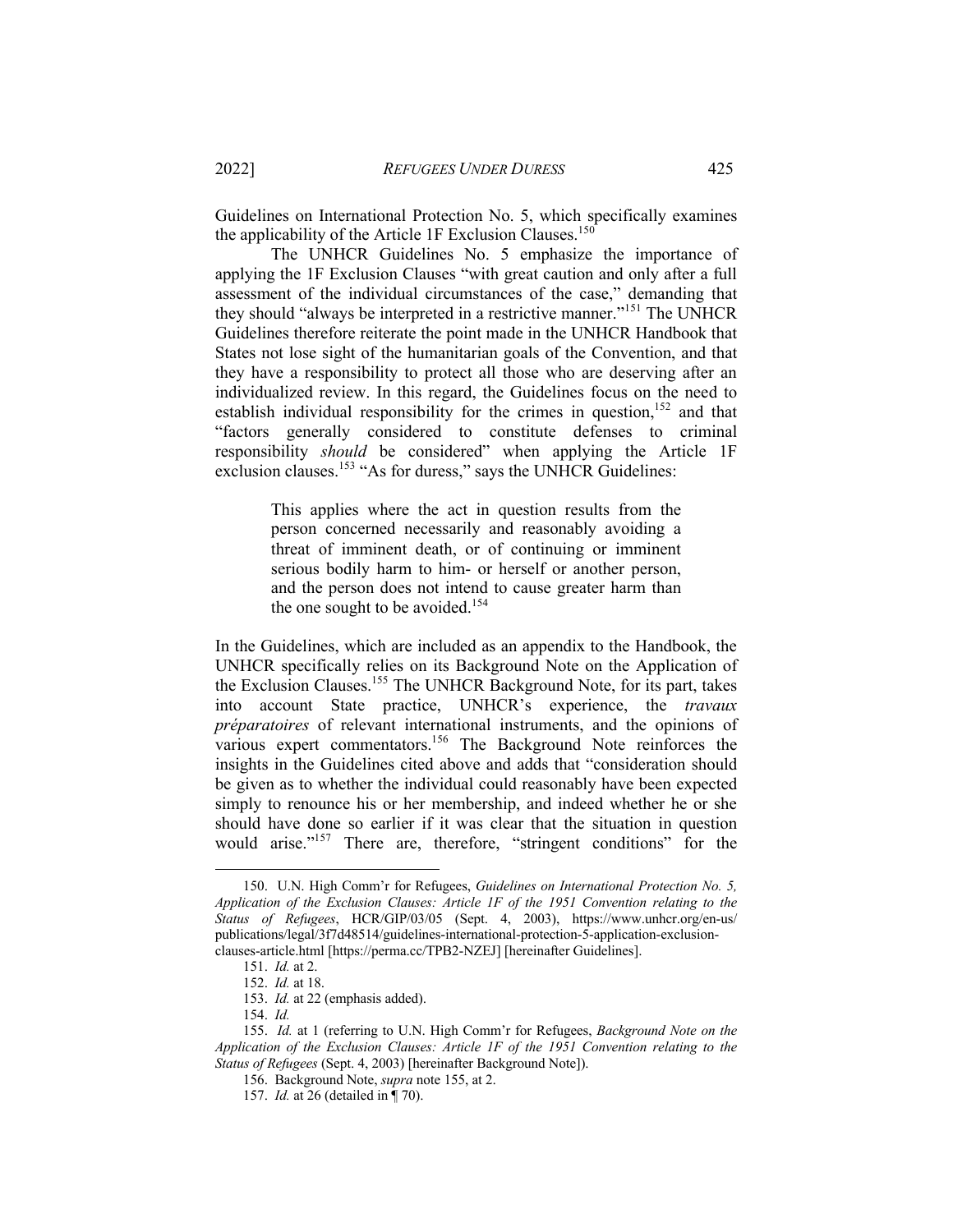application for the duress defense.<sup>158</sup> There is no question, however, that such a defense does exist under international refugee law.

As the entity charged with the interpretation and supervision of compliance with the terms of the Refugee Convention, this UNHCR authority is particularly persuasive. Moreover, renowned refugee and asylum scholars have also concluded that duress is a viable defense to the Article 1F Exclusion Clauses.<sup>159</sup> James Hathaway, for his part, states that duress:

> [R]ecognizes the absence of intent where an individual is motivated to perpetrate the act in question only in order to avoid grave and imminent peril. The danger must be such that a reasonable man would apprehend that he was in such imminent physical peril as to deprive him of freedom to choose the right and refrain from the wrong. Moreover the predicament must not be of the making or consistent with the will of the person seeking to invoke this exception. Most important, the harm inflicted must not be in excess of that which would otherwise have been directed at the person alleging coercion.160

Additionally, States party to the Refugee Convention recognize the existence of a duress exception to the Article 1F exclusion clauses. Courts in Australia,<sup>161</sup> Canada,<sup>162</sup> England,<sup>163</sup> Germany,<sup>164</sup> and New Zealand<sup>165</sup>

<sup>158.</sup> *Id.* (detailed in ¶ 69).

<sup>159.</sup> *See* Geoff Gilbert, *Current Issues in the Application of the Exclusion Clauses*, U.N. HIGH COMM'R FOR REFUGEES 33 (2001), https://www.refworld.org/pdfid/3b3702152. pdf [https://perma.cc/X2BM-833B]; *see also* JAMES C. HATHAWAY, THE LAW OF REFUGEE STATUS 218–20 (Anne Lynas Shah ed., 1991).

<sup>160.</sup> HATHAWAY, *supra* note 159, at 218.

<sup>161.</sup> *SHCB v Minister for Immigr and Multicultural and Indigenous Affairs* [2003] FCA 229 (Austl.) (considering a duress defense for an officer in the Afghani government who had participated in human rights crimes); *see also YYMT and FRFJ* [2010] AATA 447 (Austl.) (finding an individual charged under Article 1F(b) will have a duress defense to the charge and the opportunity to negate criminal responsibility); *VWYJ v Minister for Immigr and Multicultural and Indigenous Affairs* [2005] FCA 658 (Austl.) (considering a duress defense for an applicant who committed war crimes and crimes against humanity).

<sup>162.</sup> *See* Cabellero v. Canada (MCI), [1996] F.C. 291 (finding applicant committed "crimes against humanity," but could avail himself of a duress defense if "he was himself in danger of imminent harm, the evil threatened him was, on balance, greater than the evil inflicted on his victims and that he was not responsible for his own predicament"); Ramirez v. Canada (MCI), [1992] 2 F.C. 306 (Can.) (finding that there must be a finding of voluntary complicity, active personal involvement, and shared common purpose in order to apply the exclusion clause on the basis of alleged participation with a terrorist organization, and that this approach was consistent with international and domestic law); *see also* Maan v. Canada (MCI), [2007] F.C. 583 (Can. Ont.) (finding that a man who had trafficked drugs under threat to himself and his family lacked the *mens rea* for the commission of the crime, thus no crime had occurred, and the exclusion ground did not apply).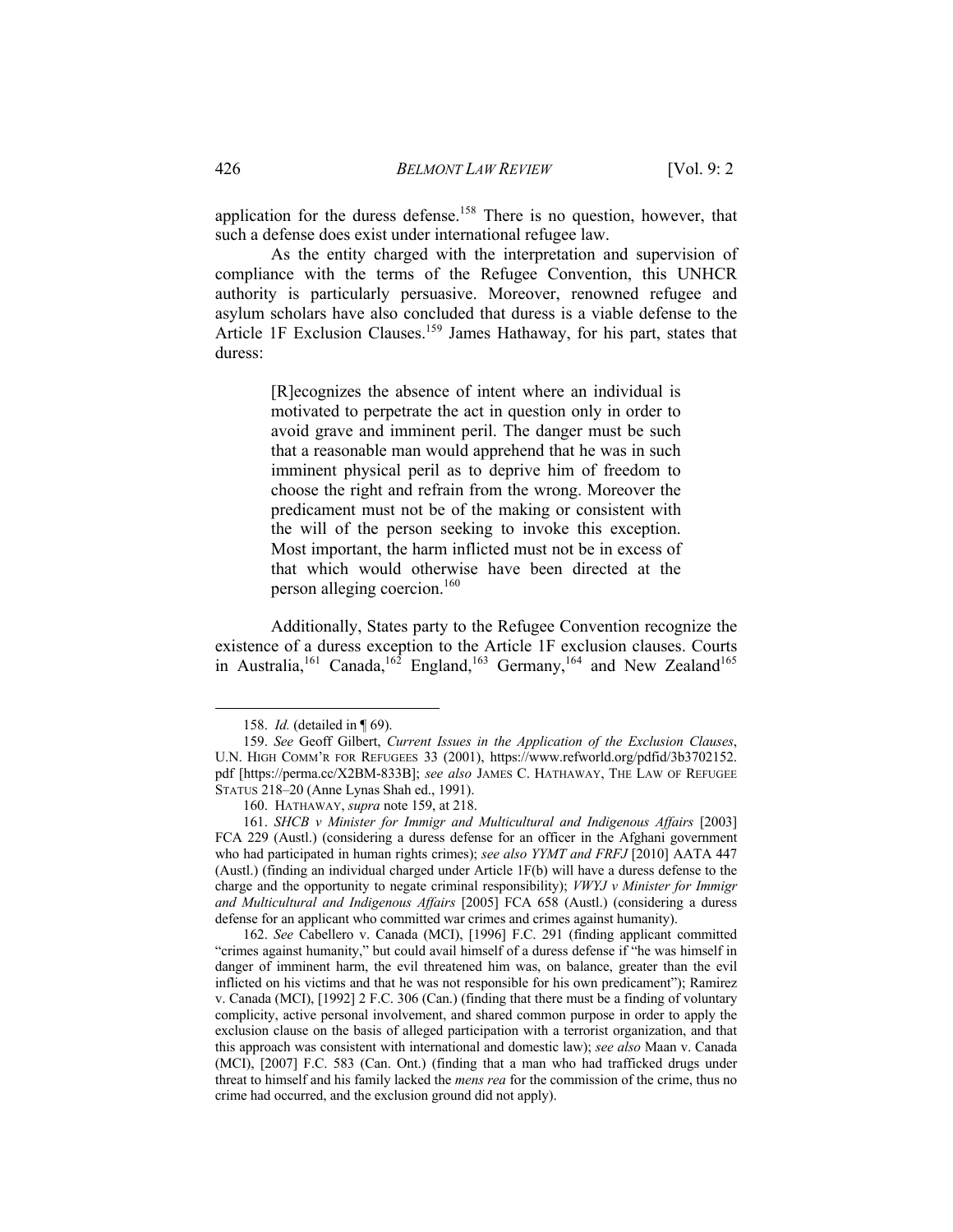have all found it appropriate to consider a duress defense to the application of the exclusion clauses. As a matter of international law, the widespread recognition among prominent States party to the Refugee Convention that apply the international framework to the adjudication of asylum application is significant for two reasons. First, it strongly suggests that it is appropriate to read an implicit duress exception into Article 1F of the Refugee Convention in a manner consistent with UNHCR guidance. Second, it suggests that a norm of customary international law has emerged that requires such a duress exception.

The Restatement (Third) of the Foreign Relations Law of the United States provides that customary international law "results from a general and consistent practice of states followed by them from a sense of legal obligation."<sup>166</sup> The same source provides that customary international law is the law of the United States and should be applied by federal courts in certain circumstances.<sup>167</sup> Moreover, a prominent line of jurisprudence urges federal courts to interpret statutory ambiguities in a manner consistent with customary international law, and the *Charming Betsy* rule of statutory interpretation is named for the first such case.<sup>168</sup> The fact that various jurisdictions applying the Refugee Convention to resolve protection claims in domestic courts have found that Article 1F includes an implicit duress exception suggests "a general and consistent practice of states," which is the first prong of the test for a customary international law norm.<sup>169</sup> The second is that states apply the norm out of "a sense of legal obligation."<sup>170</sup> A review of the cited cases suggests that the states in question read the

166. RESTATEMENT (THIRD) OF THE FOREIGN REL. L. OF THE U.S. § 102(2) (AM. L. INST. 1987).

<sup>163.</sup> *See* Regina v. Abdul-Hussain, (1999) Crim. L.R. 570 (Ct. App.) (UK) (considering a duress defense for Iraqi applicants who hijacked a plane to escape the country); *see also* AB v. Sec'y of State for the Home Dep't [2016] UKUT 00376 (IAC) (considering a duress defense for an Iranian women's prison guard found to have committed crimes against humanity).

<sup>164.</sup> *See* Case No. 72XII77, Antonin L. v. Federal Republic of Germany, 80 I.L.R. 673 (Bavarian Higher Administrative Court (BayVGH), 7 June 1979) (accepting a duress defense in the case of an applicant who had hijacked the plane to flee the then Czechoslovakia to escape persecution for his political opinions), as referenced in Gilbert, *supra* note 159.

<sup>165.</sup> Refugee Appeal No. 74646 [2003] NZRSAA 261 (finding that a man detained by the Sri Lankan Army and forced to work was excused from criminal activity because he acted under duress).

<sup>167.</sup> *Id.* § 111(1), (3), reporters' notes 1, 3 (stating that "[i]nternational law . . . [is] law of the United States," and that "[c]ourts in the United States are bound to give effect to international law").

<sup>168.</sup> *See* Murray v. Schooner Charming Betsy, 6 U.S. (2 Cranch) 64 (1804); Paquete Habana, 175 U.S. 677 (1900) (finding that "[W]here there is no treaty, and no controlling executive or legislative act or judicial decisions, resort must be had to customs and usages of civilized nations."); Banco Nacional de Cuba v. Sabbatino, 376 U.S. 398 (1964).

<sup>169.</sup> RESTATEMENT (THIRD) OF THE FOREIGN REL. L. OF THE U.S. at § 102(2). 170. *Id.*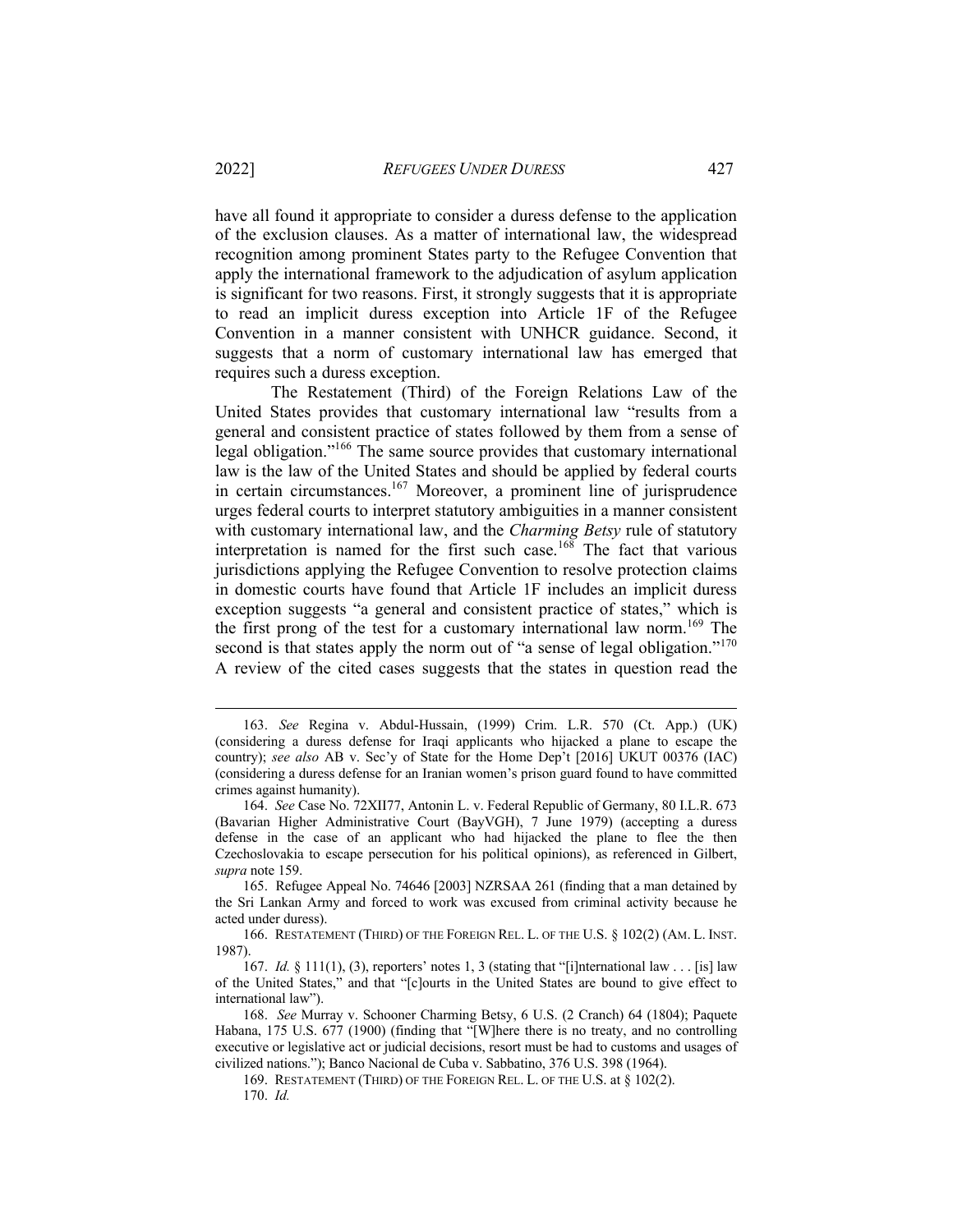Article 1F criminal exclusions to include a duress defense out of a sense of legal obligation.

Australia provides one such example specifically in the context of the serious nonpolitical crime bar. Like the United States Supreme Court in *Cardoza-Fonseca*, The High Court of Australia has confirmed that Australian refugee law should be interpreted in a manner consistent with Australia's international obligations.<sup>171</sup> In *YYMT and FRFJ*, an Australian court found that Article 1F(b) required it "to refer to the law of Australia or of a particular country where the acts were committed," and "consider any defences that are available to those countries to the relevant offences under their domestic law."172 The Court found that Article 1F(b) used the word "commit," and that notions of criminal culpability, including duress, should apply.173 As such, Australia clearly understood that it had a legal obligation to consider a duress defense to the application of Article 1F(b) because the core question posed by the exclusion clause related to criminal culpability, and Australian law provided a duress defense to such questions.

The analysis in *YYMT and FRFJ* resonates with an argument advanced by Professor Fatma Marouf that common law defenses should be read into the INA.<sup>174</sup> Professor Marouf convincingly argues that a duress defense should apply to serious nonpolitical crime cases because that bar is derived from principles of culpability under international criminal law, which include common law defenses, and such defenses are part of the body of customary international law.<sup>175</sup> Moreover, Professor Marouf relies on the abovementioned UNHCR guidance as well as the persecutor bar jurisprudence establishing a duress exception to emphasize the propriety of establishing an exception to the serious nonpolitical crime bar under United States law.<sup>176</sup>

The foregoing provides an abundance of evidence that the serious nonpolitical crime bar should be interpreted to include an implicit duress exception. Congress intended that U.S. law comport with the Refugee Convention, and all authoritative interpretations of Article 1F provide that a duress exception to the exclusion clauses is implicit.<sup>177</sup> This is the conclusion of the UNHCR in a range of interpretive documents, including

<sup>171.</sup> *See* Minister for Immigr. and Ethnic Affairs v. Ah Hin Teoh (1995) 183 CLR 273, 287 (Austl.) (holding that "[w]here a statute or subordinate legislation is ambiguous, the courts should favour that construction which accords with Australia's obligations under a treaty or international convention to which Australia is a party, at least in those cases in which the legislation is enacted after, or in contemplation of, entry into, or ratification of, the relevant international instrument").

<sup>172.</sup> *YYMT and FRFJ* [2010] AATA 447, ¶ 135 (Austl.).

<sup>173.</sup> *Id.* at ¶ 123.

<sup>174.</sup> Fatma Marouf, *Invoking Federal Common Law Defenses in Immigration Cases*, 66 UCLA L. REV. 142, 186–90 (2019); *see also* Elizabeth Keyes, *Duress in Immigration Law*, 44 SEATTLE UNIV. L. REV. 307, 345–49 (2021).

<sup>175.</sup> Marouf, *supra* note 174, at 185.

<sup>176.</sup> *Id.* at 186–87.

<sup>177.</sup> *See supra* note 144 and accompanying text.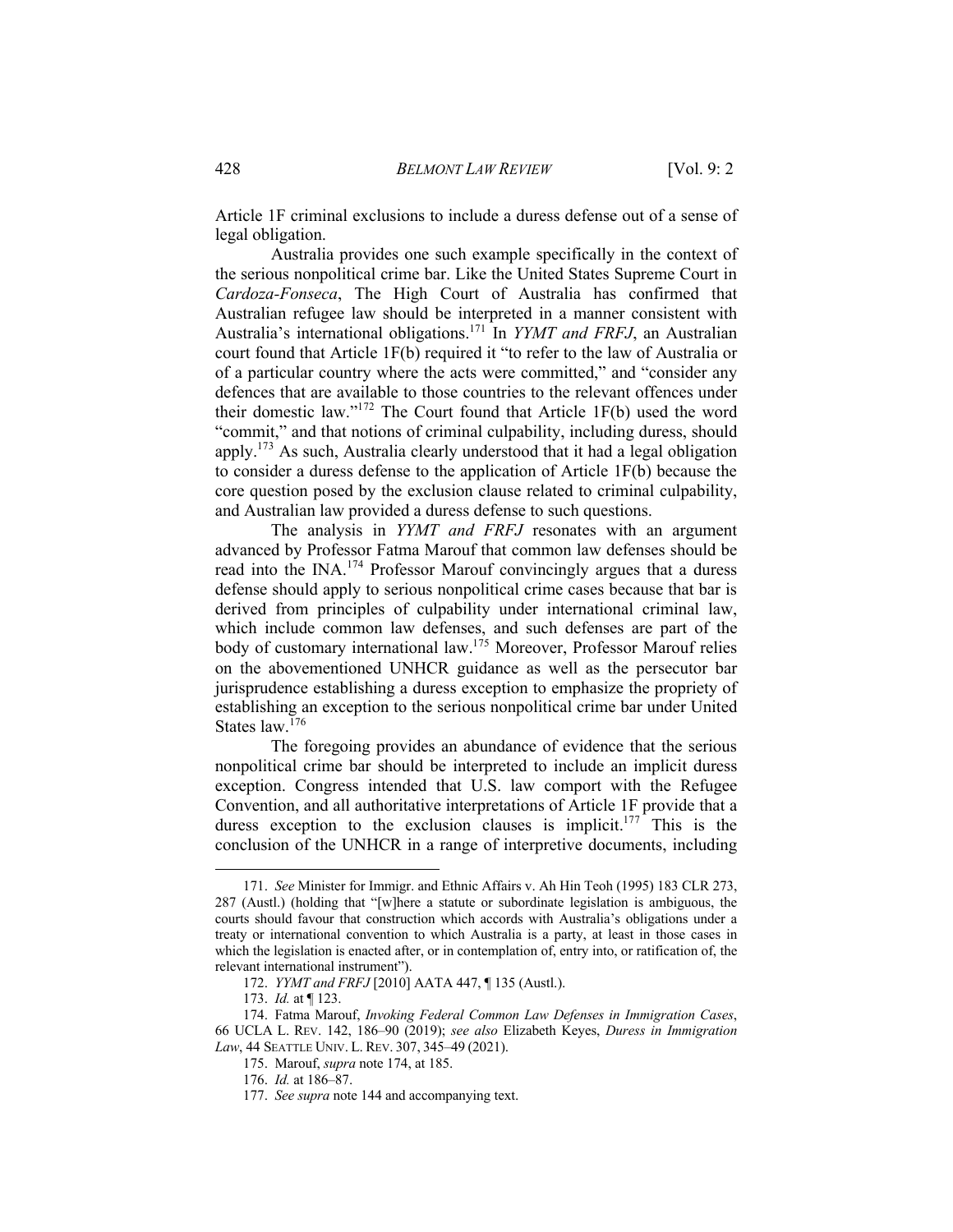the Handbook,<sup>178</sup> Guidelines,<sup>179</sup> and a Background Note,<sup>180</sup> and this conclusion finds ample support in the writings of international refugee law scholars.<sup>181</sup> Finally, numerous jurisdictions that directly apply the Refugee Convention framework in the adjudication of requests for refugee protection agree that a duress exception is implicit. While those jurisdictions do not necessarily rely on UNHCR guidance, like Professor Marouf, they understand that Article 1F requires an assessment of criminal culpability and that such assessments require the consideration of a duress defense.

No precedent decision of any United States Court to date has precluded a duress defense to the serious nonpolitical crime bar, and two courts have suggested such a defense may exist. In *Matter of E-A-*, the BIA considered whether coercion could limit liability for a serious nonpolitical crime,<sup>182</sup> thereby suggesting a possible interpretation of the bar that would permit forced recruits into criminal gangs, like Kevin Euceda, to secure refugee protection. However, the Board did not set forth a specific analysis that should be applied to make this determination. Moreover, it cited *Urbina-Mejia v. Holder*, which stands out as the one published case by a United States Court of Appeals to seriously consider a duress defense to the serious nonpolitical crime bar.<sup>183</sup> There, the Sixth Circuit found former gang members were eligible for refugee protection but that the applicant was barred from such protection because he committed a serious nonpolitical crime—namely, extortion on behalf of the gang.<sup>184</sup> In that case, the Sixth Circuit considered and rejected a duress defense because Urbina-Mejia carried a weapon and shared the profits of his extortion, which suggested that he had a "fair amount of autonomy."<sup>185</sup>

The extensive UNHCR guidance cited above, the writings of refugee law scholars, and case law from other Refugee Convention jurisdictions all suggest a framework for the consideration of a duress defense. While it is true that a finding of an applicant's "fair amount of autonomy" may undermine a duress defense, a comprehensive framework must be established under United States law. As the BIA did in *Negusie*, it must elaborate a complete duress defense to the serious nonpolitical crime bar, and that defense must conform with international refugee law, as was the intention of Congress when it passed the 1980 Refugee Act. The context of Kevin's case makes clear that he acted under threat of death, his crimes were not more severe than the harm he faced at the hands of MS-13, and he seized his first reasonable opportunity to escape and seek protection in the

<sup>178.</sup> *See* UNHCR Handbook, *supra* note 147.

<sup>179.</sup> *See* Guidelines, *supra* note 150.

<sup>180.</sup> *Id.*

<sup>181.</sup> *See* Marouf, *supra* note 174, at 185–87.

<sup>182.</sup> E-A-, 26 I. & N. Dec. 1, 3 (B.I.A. 2012).

<sup>183.</sup> Urbina-Mejia v. Holder, 597 F.3d 360, 363–67 (6th Cir. 2010).

<sup>184.</sup> *Id.* at 369.

<sup>185.</sup> *Id.* at 363.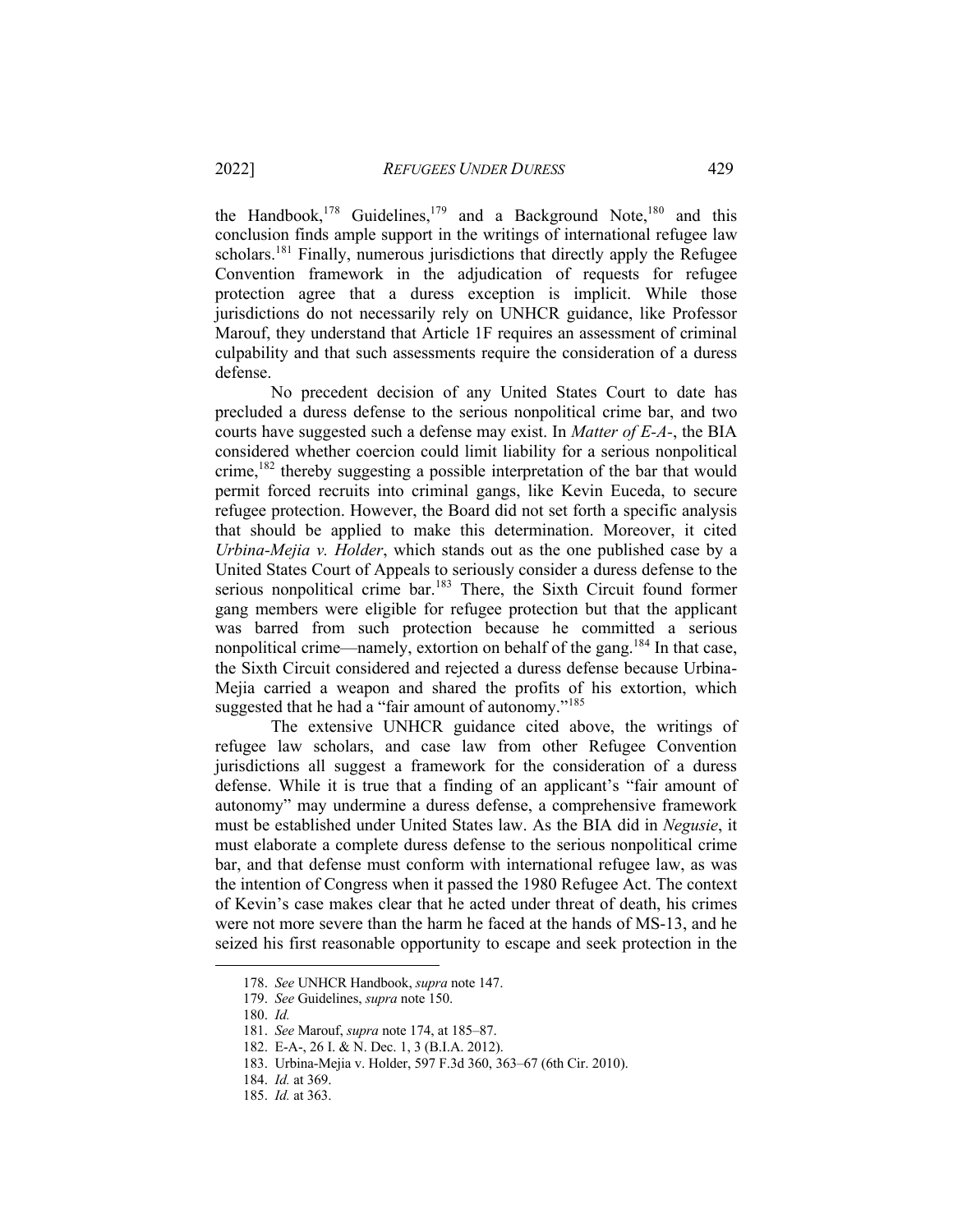United States. Had a duress defense been clearly available to Kevin under the law, he may have won protection, and he would be with us today.

#### **CONCLUSION**

When Kevin first arrived in the United States, he was detained as an unaccompanied minor by the Office of Refugee Resettlement ("ORR"), then transferred to adult detention on his eighteenth birthday. It was clear he would meet resistance to his claim for refugee protection because of his prior gang membership and criminal activity. However, the fact that MS-13 had forcibly recruited him and compelled him to participate in its criminal enterprise under threat of death gave hope that United States authorities would view him as a refugee in need of protection. Unfortunately for Kevin, the BIA has yet to find a duress exception to the serious nonpolitical crime bar, and in the absence of clear guidance, Kevin's asylum case languished because of the government's desire to keep him out of the United States.

Congress intended that the serious nonpolitical crime bar under United States asylum law have the same meaning and scope as the 1F(b) Refugee Convention exclusion clause. The Supreme Court has repeatedly held that it was the intent of Congress to not only replicate the language of the provisions of the Refugee Convention in United States law, but to incorporate the full extent of the meaning of such language and bring the United States into compliance with its treaty obligations. Accordingly, when Congress reproduced exactly the language of the Article 1F(b) exclusion clause in the INA, it intended for that provision of United States law to have the same meaning, scope, and limitations as Article 1F(b). The UNHCR, international refugee law experts, and national jurisdictions that apply the provisions of the Refugee Convention in asylum adjudications agree that Article 1F(b) includes a duress exception, and United States authorities should find that the same exception exists under United States asylum law. The United States government's failure to abide by congressional intent in applying statutory law contravenes the balance of power envisioned by the Constitution and undermines the rule of law as a result domestically and globally.

The continued failure on the part of the BIA to recognize a duress defense to the serious nonpolitical crime bar under United States law has real life repercussions. The consequences of this failure for Kevin, specifically his protracted suffering in immigration detention and ultimate deportation and death, will certainly befall other asylum seekers until the government takes affirmative steps to correctly interpret and apply the law. Kind-hearted, compassionate people like Kevin are often manipulated by their persecutors and compelled to carry out bad acts. The criminal law, on the national and international levels, comprehends this and provides defenses such as duress so that criminal liability reflects this reality. It is